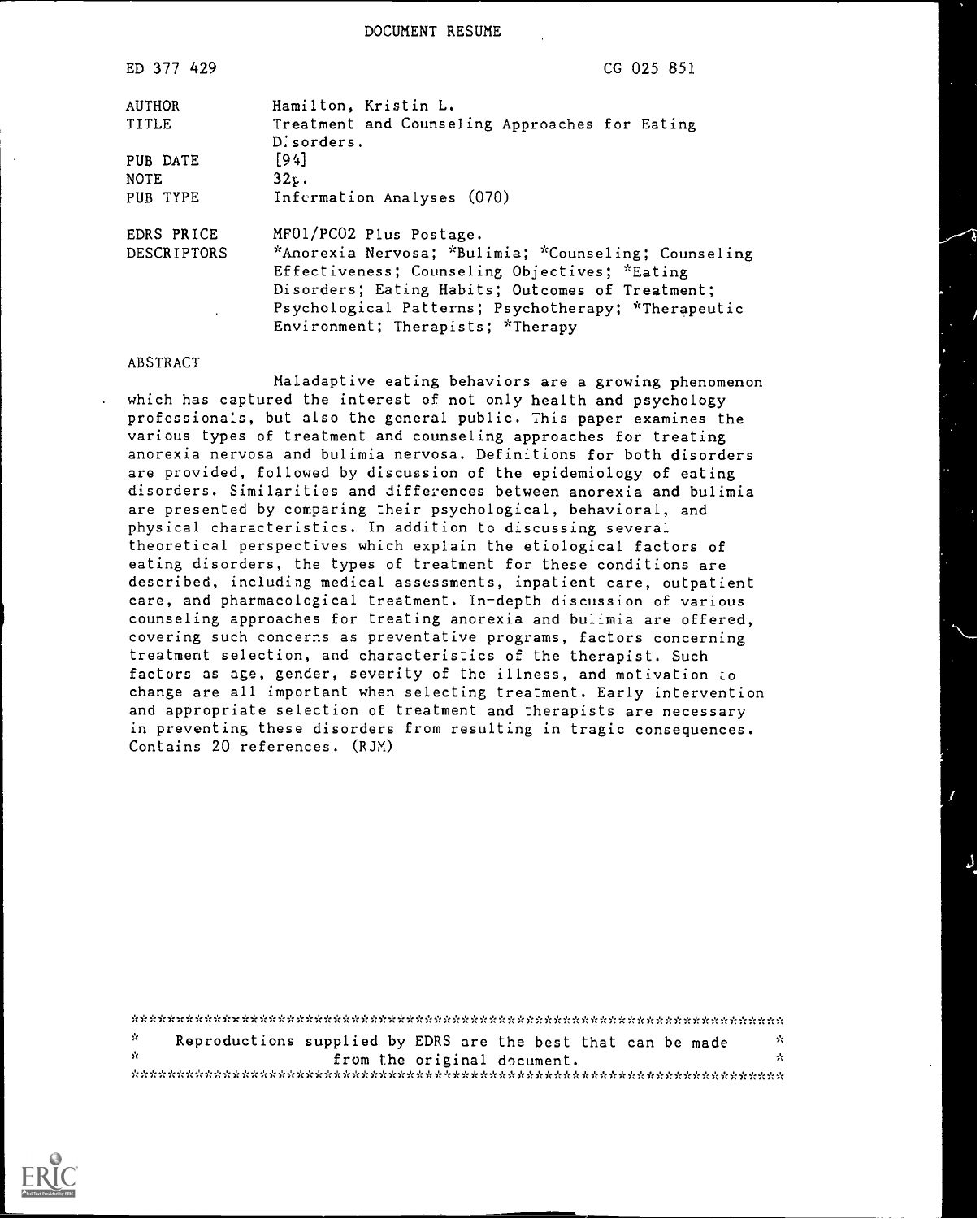$\ddot{\phantom{a}}$ 

 $\mathbf{1}$ 

Treatment and Counseling Approaches for Eating Disorders Kristin L. Hamilton Eastern New Mexico University

 $\bar{z}$ 

و<br>انتصاب

 $\mathcal{L}_{\mathcal{N}}$ 

ED 377 429

**LO**  $\infty$  $\sqrt{2}$ N  $\circ$ 

# BEST COPY AVAILABLE

Running head: EATING DISORDERS

U S. DEPARTMENT OF EDUCATION Ofhce of Educational Research and Improvement EDUCATIONAL RESOURCES INFORMATION CENTER (ERIC)

<sup>r'</sup> This document has been reproduced as<br>1.1.1.1.1.eived 1rom the person or organization<br>1.1.eriginaling.it

Minn. changes have been made to improve repruduction duality

Points of view or opinions staled in this docu-<br>ment : do .not. nor essarily: represent: official<br>OERI position or policy

-PERMISSION 10 REPRODUCE THIS MATERIAL HAS BEEN GRANTED BY<br>K. HAMILITON

 $\mathcal{L}$ 

TO THE EDUCATIONAL RESOURCES INFORMATION CENTER (ERIC)"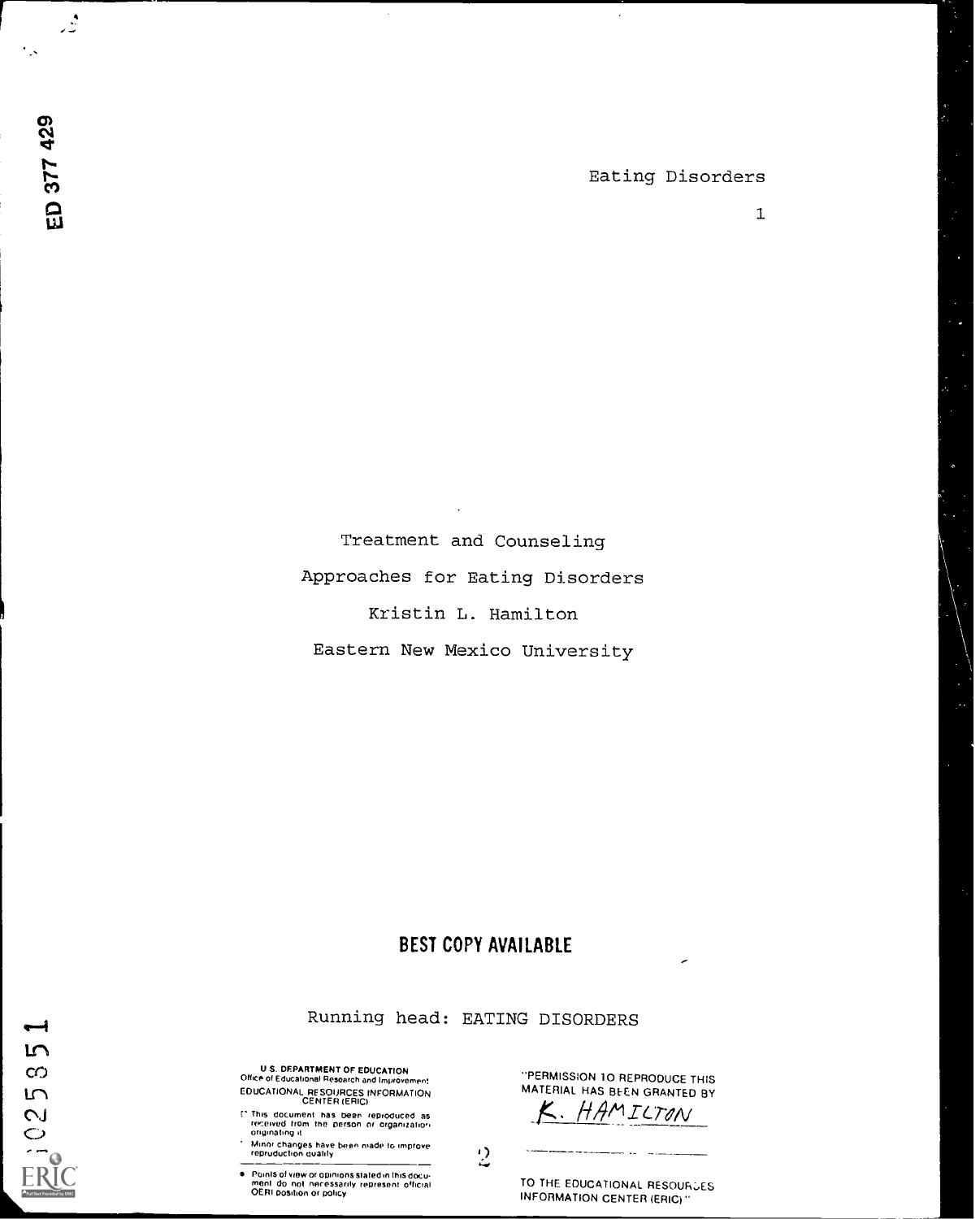#### Abstract

This paper examines the various types of treatment and counseling approaches for treating anorexia nervosa and bulimia nervosa. A definition for both disorders is provided. In addition, epidemiology of eating disorders is briefly discussed. The similarities and differences between anorexia and bulimia are presented through psychological, behavioral, and physical characteristics. Several theoretical perspectives explaining the etiological factors of eating disorders are presented. Types of treatment are discussed, which include medical assessments, inpatient care, outpatient care, and pharmacological treatment. Finally, there is an in-depth discussion of various counseling approaches for treating anorexia and bulimia. In conclusion, preventative programs, factors concerning treatment selection, and characteristics of therapists are discussed.

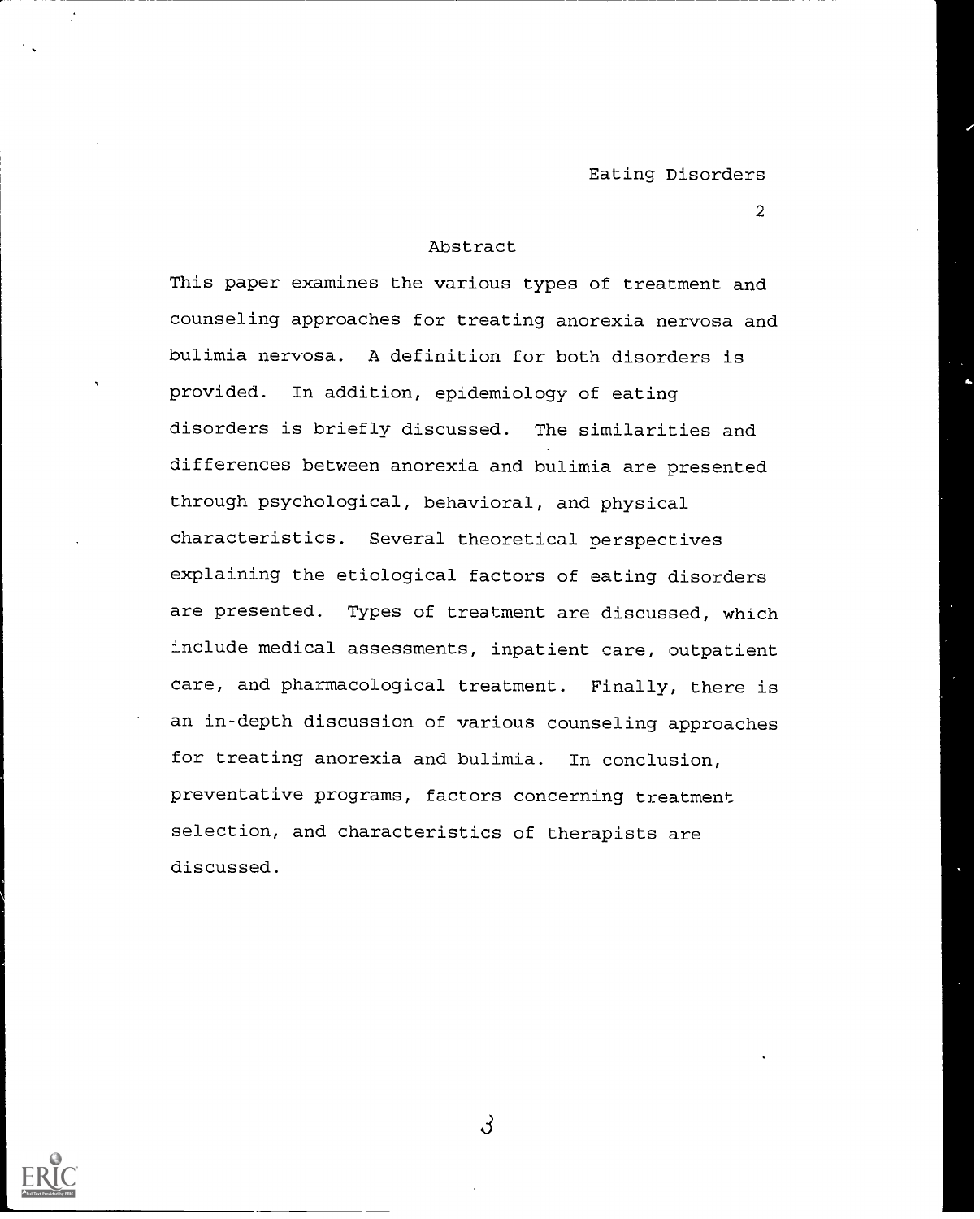Treatment and Counseling

Approaches for Eating Disorders

Maladaptive eating behaviors are a growing phenomena which have captured the interest of not only health and psychology professionals, but also the general public. Although the type of food eaten and the manner in which it is eaten varies from culture to culture, there appears to be an automatic process which constitutes normal food intake. Restriction and/or purging of food for the purpose of losing weight is considered atypical and has been a central concern for many. Early intervention and treatment for both the physical, and psychological variables underlying these behaviors may prevent tragic consequences.

# Definition

# Diagnostic Criteria

Anorexia nervosa and bulimia nervosa have both been listed as mental disorde..3 in the Diagnostic and Statistical Manual of Mental Disorders, 3rd edition revised (DSM-III-R) by the American Psychiatric Association (1987). Each has been defined in some detail, but can easily be summarized. The features of

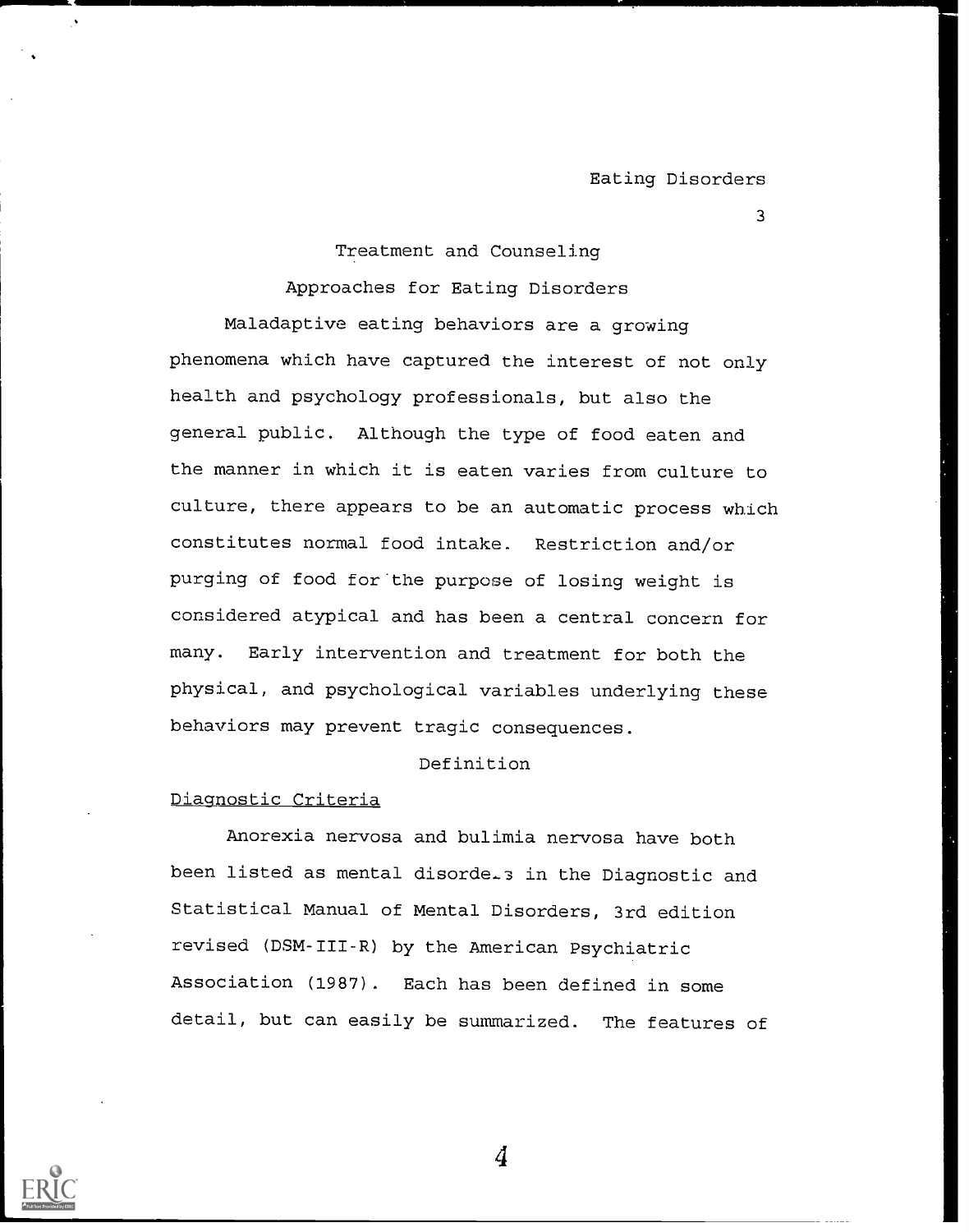4

anorexia nervosa include the intense fear of becoming fat, weight loss of at least 25% of original body weight, and for women, amenorrhea, which is the absence of menstruation for 3 consecutive cycles. For bulimia nervosa, DSM-III-R criteria include recurrent episodes of binge eating, a feeling of lack of control over eating, a regular engagement of self-induced vomiting, and persistent overconcern with body shape and weight. Although each disorder differs to a degree, both have a feature common to each other--preoccupation with food and body weight. Horne, Van Vactor, and Emerson (1991) took the DSM-III-R criteria one step further and stated that it is not only preoccupation and overconcern, but it is also a distorted image of the body among both disorders.

#### Epidemiology

According to the practice guideline for eating disorders presented by the American Psychiatric Association (1993), eating disorders have increased sharply in the past decade. Victims of eating disorders are 10 times more likely to be adolescent and young adult women, coming from predominantly white,



 $\tilde{\mathcal{D}}$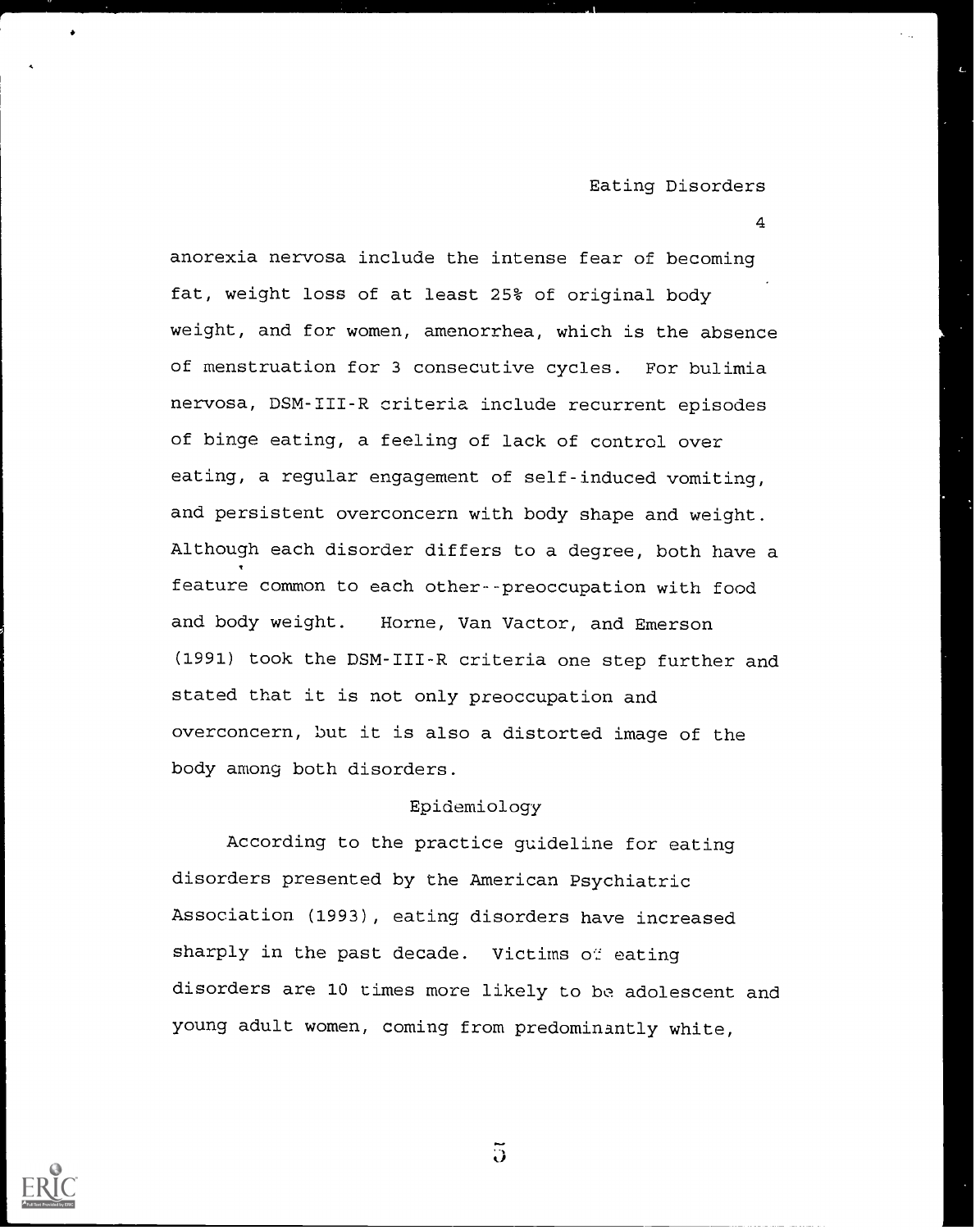5

middle to upper class families. However, APA states that there are increasing numbers apparent in older women, men, and minority groups. In support of this increase, Thornton (1990) has noted that men participating in certain sports, particularly wrestling, have reported an increasing number of eating disorder cases. These rising incidences in men may be due to the defined weight regulations that many athletes face before competition and thus, becoming very preoccupied with their weight.

## Characteristics

#### Psychological

There are many behavioral and psychological characteristics that accompany anorexia and bulimia. Some of the psychological features that are common to both eating disorders include anxiety, low self-esteem, and depression. However, depression appears to be more common in hulimics, often to the point of experiencing suicidal ideations (Kerr, Skok, and McLaughlin, 1991). This may be due to bulimic's low frustration tolerance and labile moods. In addition, Kerr and his colleagues noted that anorexics tend to have more overcontrolling



 $\ddot{\mathbf{b}}$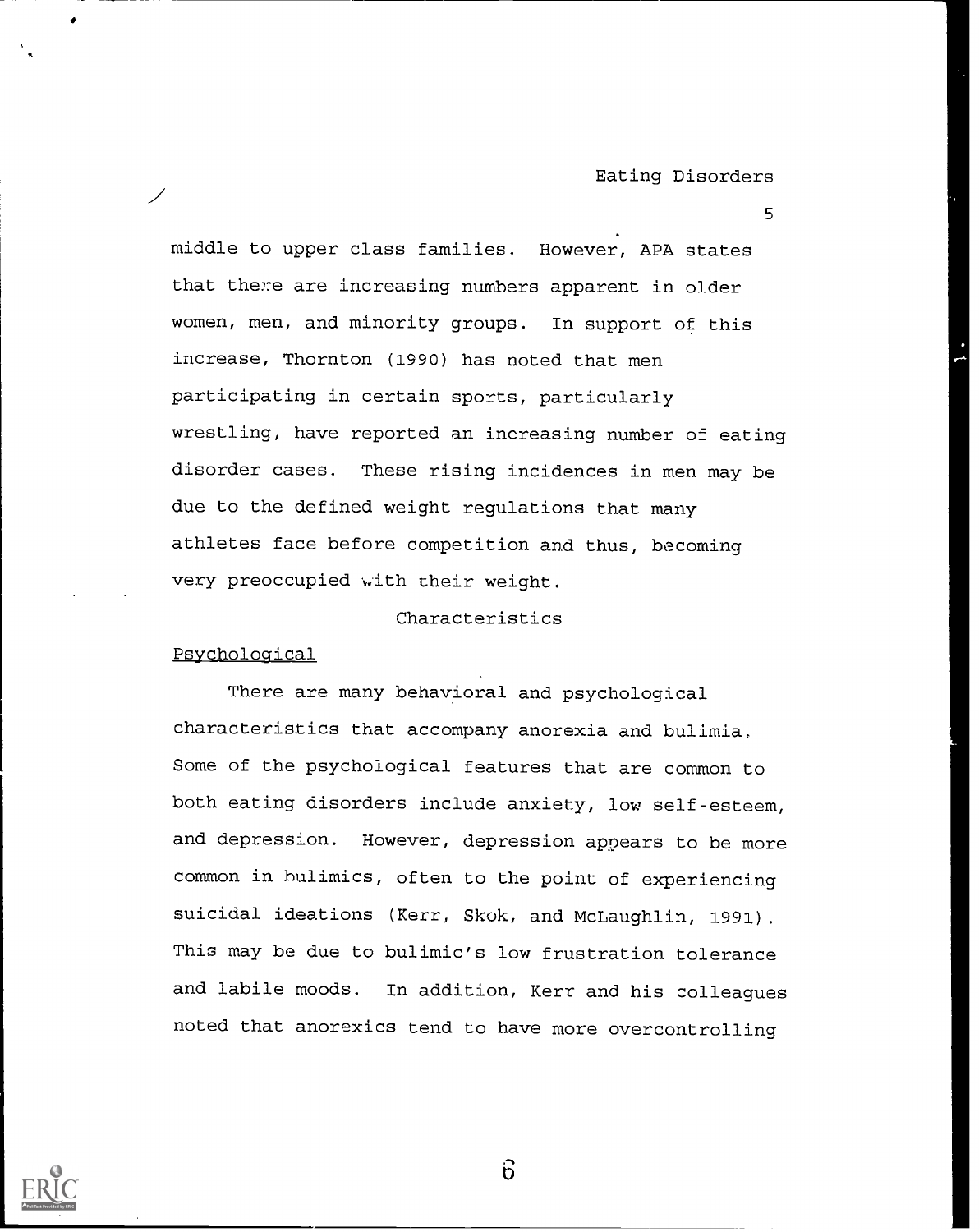6

egos, where bulimics tend to think of themselves as out of control. One possible reason for this could be due to the anorexics' proud feelings of being able to restrict themselves from eating and to sustain their appetites.

## Behavioral

There are also some behavioral characteristics that show both similarities and differences in anorexia and bulimia. Some similarities include compulsive exercising, overuse of laxatives and diuretics, and bizarre activities that include food, such as wanting to bake sweet foods frequently. Emerson and Stein (1993) reported that 79% of eating disorder victims enjoyed cooking for others.

There many differences between the two disorders, yet the most common reported is impulsive behavior. Bulimics tend to show very poor impulse control in comparison with anorexics (Emerson and Stein, 1993; Kempley and Weber, 1993). A study by Emerson and Stein (1993) found that bulimics were more likely to use drugs, steal, and cheat in school. In addition, Kerr et al., (1991) noted that anorexics have more sexual



 $\dddot{7}$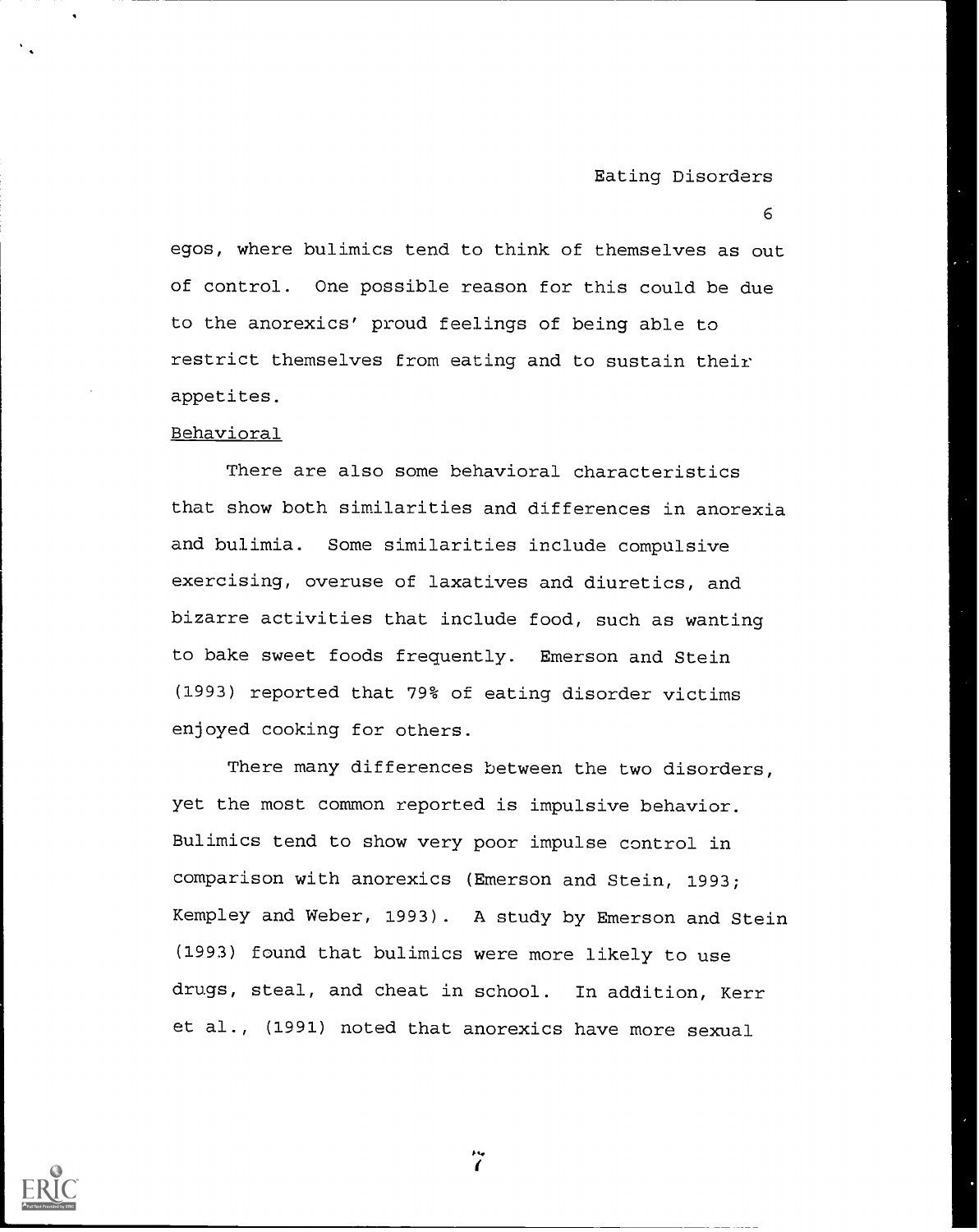7

inhibitions, whereas bulimics are more likely to engage in impulsive sexual interactions. This issue of impulsivity among bulimics appears to be directly related to their loss of control with eating binges. Physical

be cessation of menstrual cycles. From what appears to When considering treatment for eating disorders, it is important to take into account the physical complications that result from restricting and purging food intake. Some of these health problems include low potassium levels, low blood pressure, high metabolic rate, bradycardia (abnormal heart beat), and gastrointestinal disturbances (Agras, 1987). In addition, as noted earlier, anorexics experience a an emotional, mental disorder, these physical complications are horrifying consequences that could result in death.

# Theoretical Perspectives

Before discussing types of treatment and approaches to counseling, examining several different theoretical perspectives to the etiology of anorexia and bulimia provides a better understanding for eating



 $\cdot$ 

 $\delta$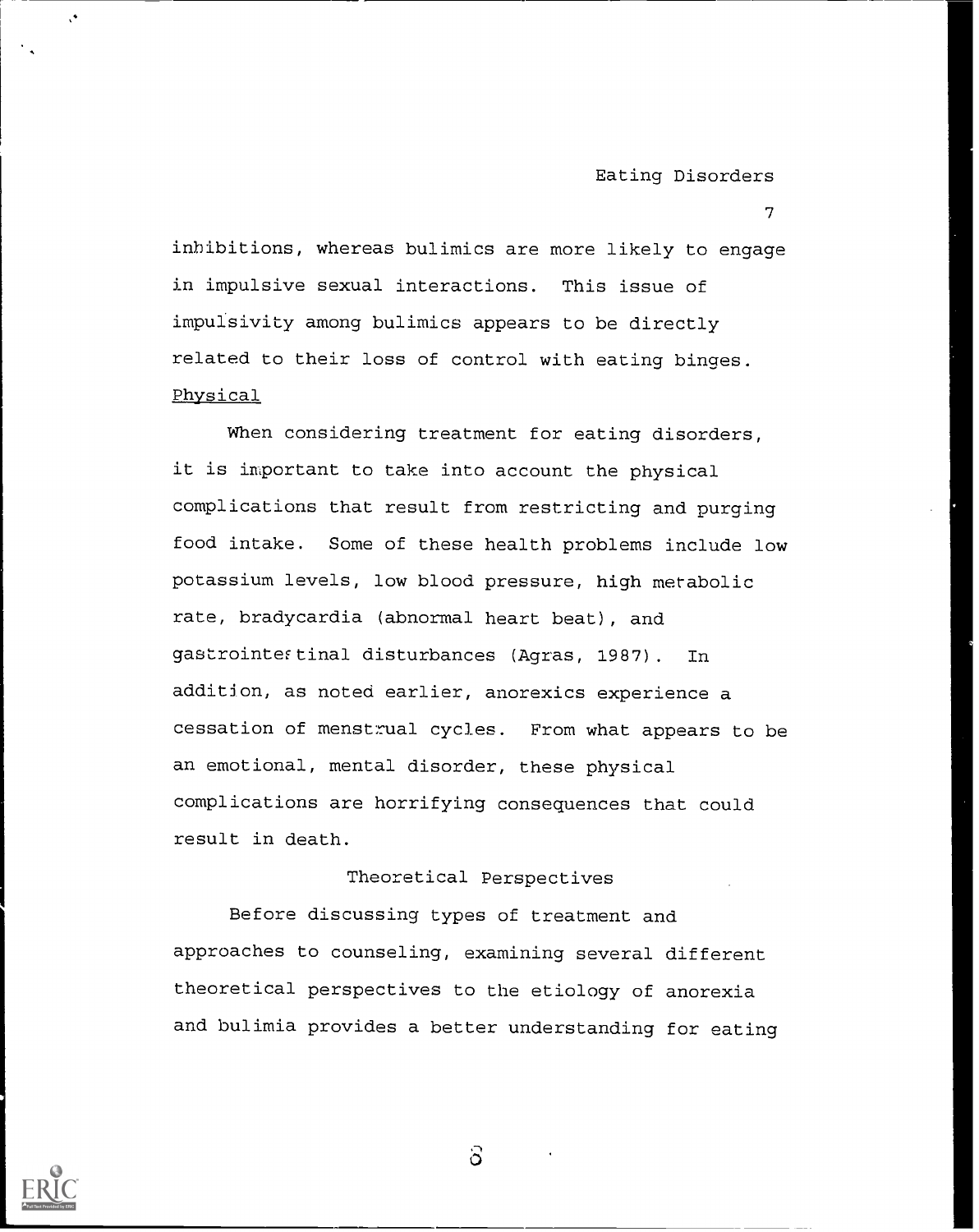disorders. There has been much research attempting to offer explanations for why eating disorders exist. Jones and Nagel (1992) reviewed and differentiated the various perspectives into the following three theories: Sociological/Environmental Theory; Family Systems Theory; and Psychogenetic Theory.

# Sociological/Environmental Theory

The first theory proposes that eating disorders result from societal pressures. Society honors thinness and stigmatizes those who are overweight. A common example are women's magazines that not only portray young women in risque attire, but also offer several dieting strategies to become thin. These magazines are often too idealistic and not realistic to the average, actual shape of most women's bodies. In other words, the models in magazines are not representative of most women.

#### Family Systems Theory

The second perspective suggests that eating disorders are associated with a style of family interaction where adolescents are prevented from developing as individuals. These families are often



 $\mathcal{A}$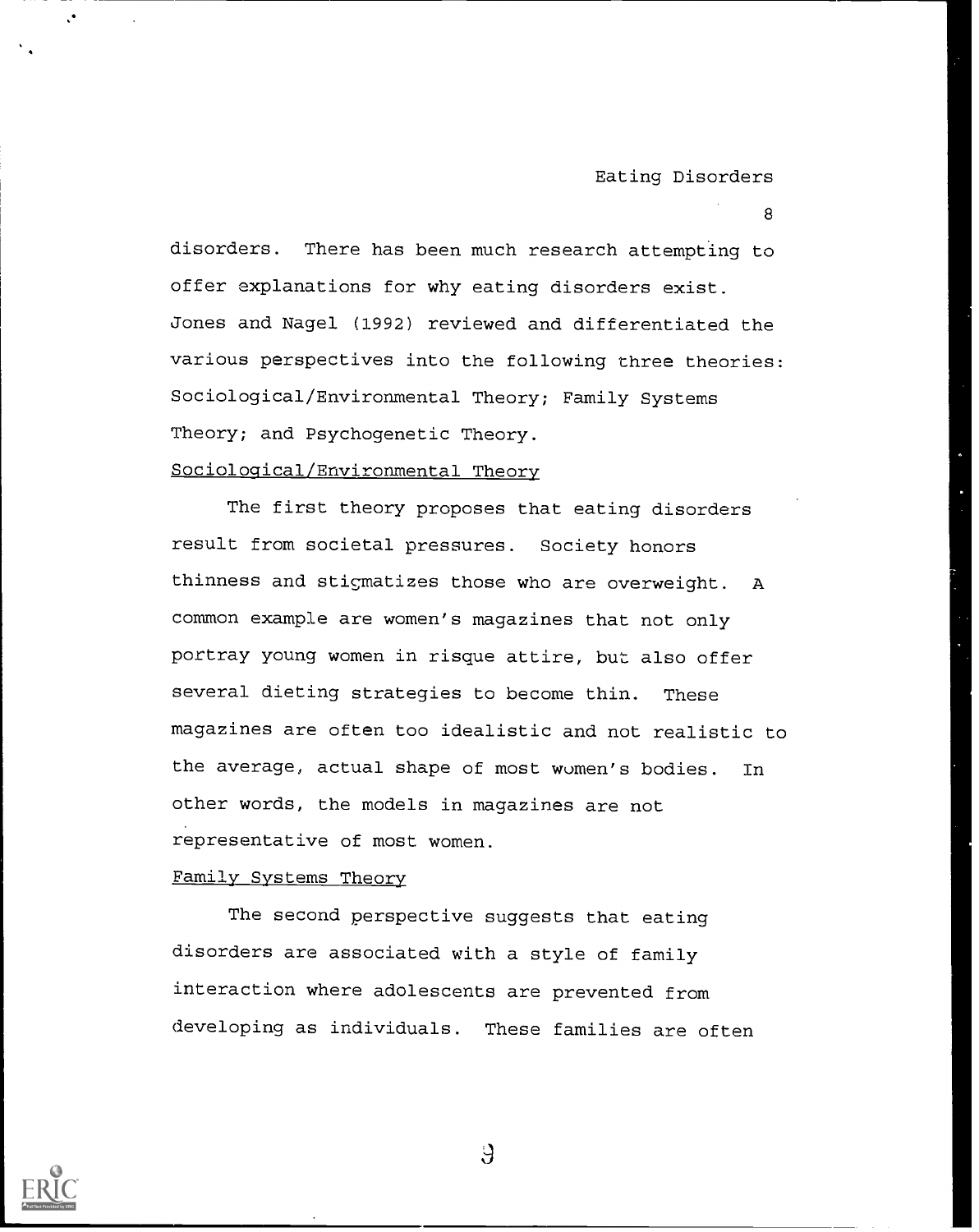psychosomatic with characteristics that include enmeshment, overprotectiveness, rigidity, and lack of conflict resolution (Jones and Nagel, 1992). From this prospective, it is easy to understand why anorexics want something of their own to control, like eating behaviors. Bulimics have tendencies to act out in anti-social ways, such as stealing.

#### Psychogenetic Theory

The final theory has not received as much attention as the previous views, but does appear to have credible justification for the existence of eating disorders. These theorists propose that there is a predisposition for eating disorders at birth. Even . hough there are no exact conclusions as to what these genetic predispositions may be, Jones and Nagel (1992) report that there may be defective neurobiological processes that would normally control feeding behavior. However, they report that these defective processes are probably only manifested through the environment or the family.

#### Treatment

# Medical Assessment

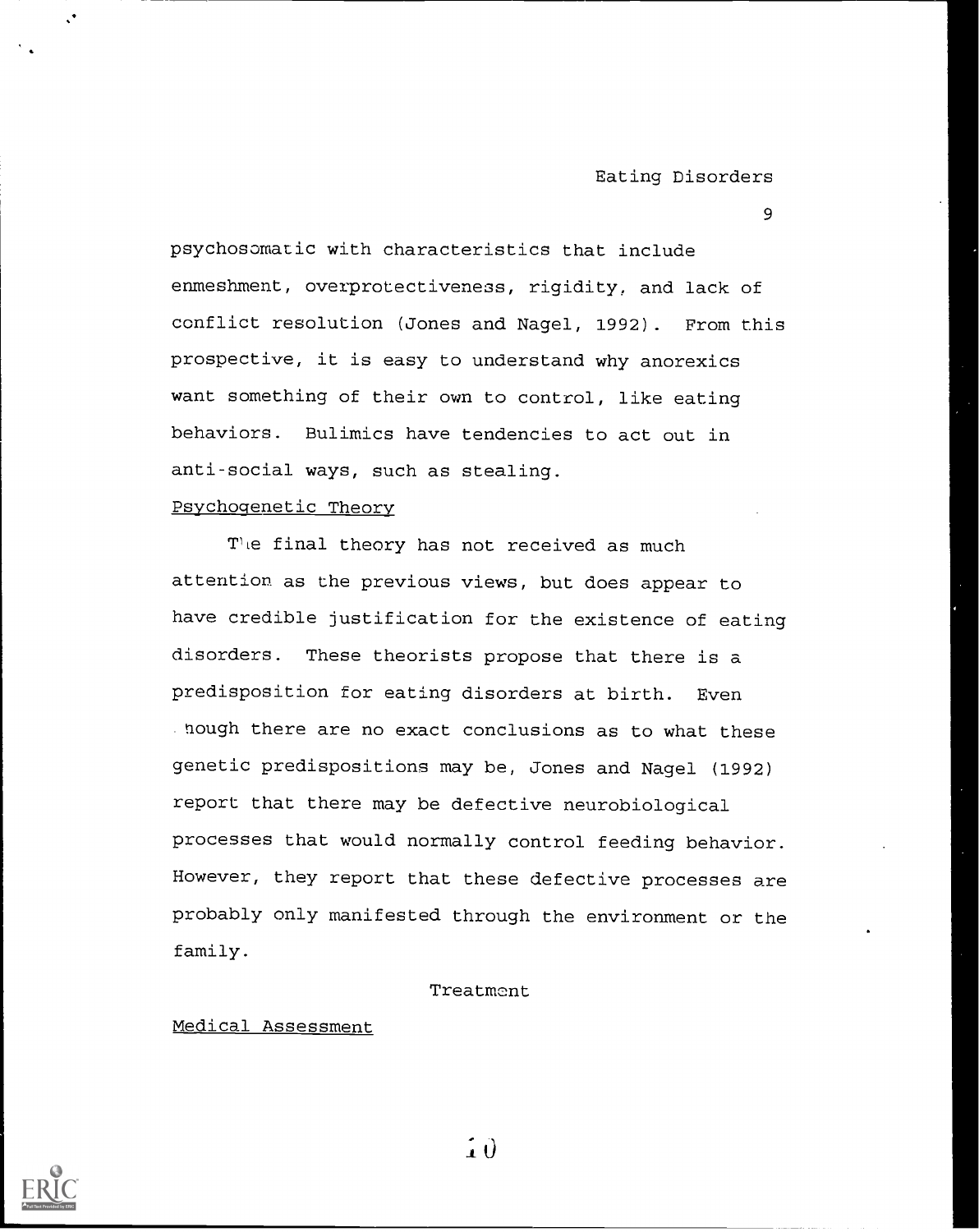The first necessary approach to treating eating disorder victims is to do a complete medical assessment. The physical complications mentioned earlier will need immediate attention before the psychological issues underlying the victims can be addressed. A medical assessment is also important, especially for anorexics, to confirm that the drastic weight loss is not due to any other medical problem. Medical treatment becomes a first priority when anorexics are so emaciated that they are near death. Stunkard and Mahoney (1976) discussed a report of a woman whose weight had fallen from 118 pounds to 47 pounds over a seven year period. It is obvious that any full grown woman whose weight had decreased to 47 pounds would need immediate medical attention.

#### Inpatient Treatment

Inpatient treatment is often for those eating disorder victims whose condition is chronic. Kempley and Weber (1993) suggested that this type of treatment is not generally geared toward bulimics, unless they are experiencing severe medical complications, such electrolyte imbalances, or making suicidal threats, in



 $\mathbf{1}$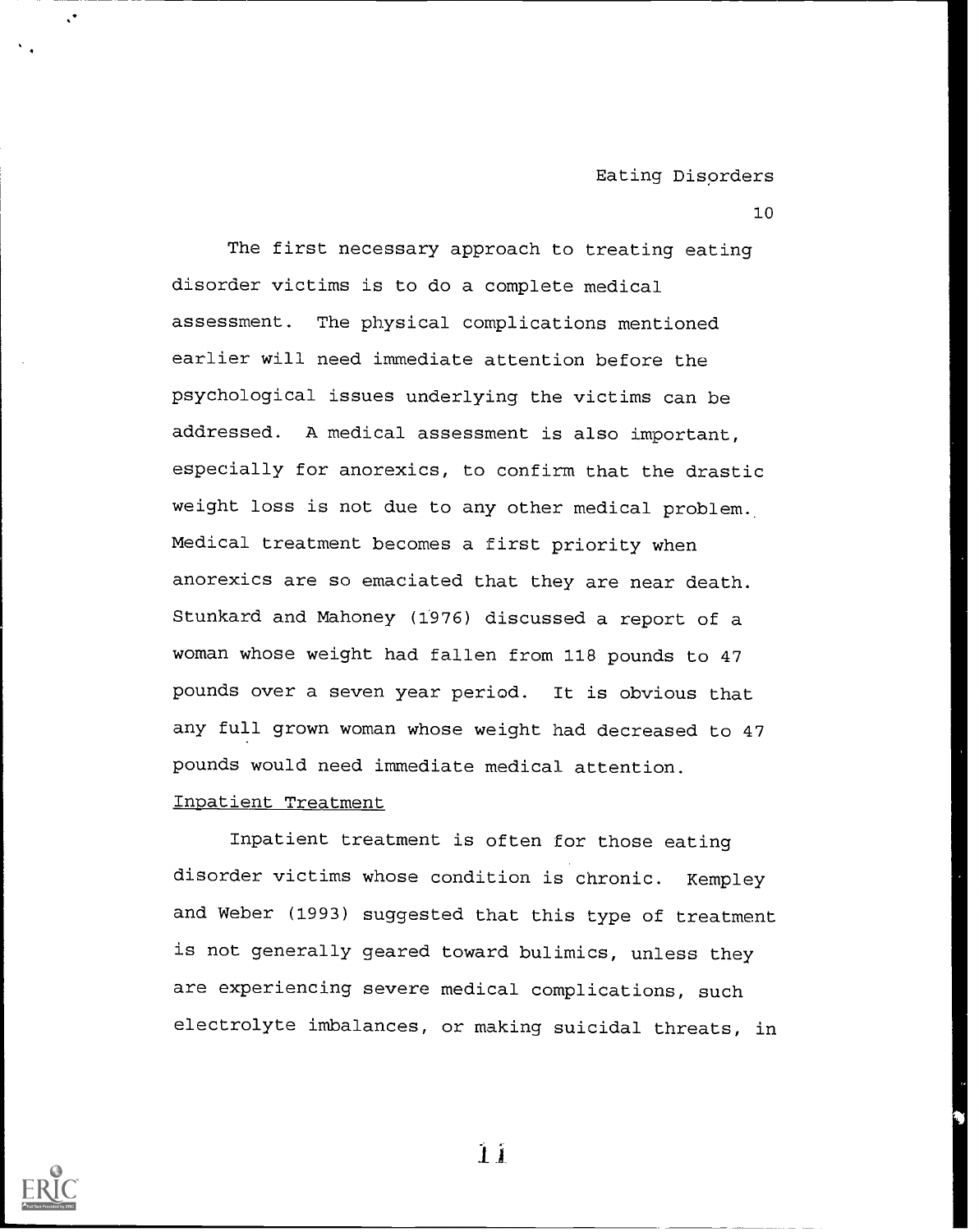which case psychiatric care may be appropriate. Inpatient psychiatric treatment centers around a highly structured environment with multi-faceted programs, including individual, group, and family therapy. Although weight gain is the first priority of treatment for anorexics, it should not be the exclusive attention during inpatient psychiatric care (Beumont, Russell, and Touyz, 1993).

#### Outpatient Treatment

After medical conditions have improved and weight has been maintained, anorexics are often referred to outpatient care. Bulimics may go directly to outpatient care after the medical assessment confirms that their condition is not too severe. Many researchers suggest that outpatient care is only successful for those who project a motivation to change (Beumont et al., 1993; APA, 1993). Outpatient treatment may include individual therapy, family therapy, group therapy, or any combination of the three.

Outpatient treatment often follows the same principles as inpatient treatment, except that

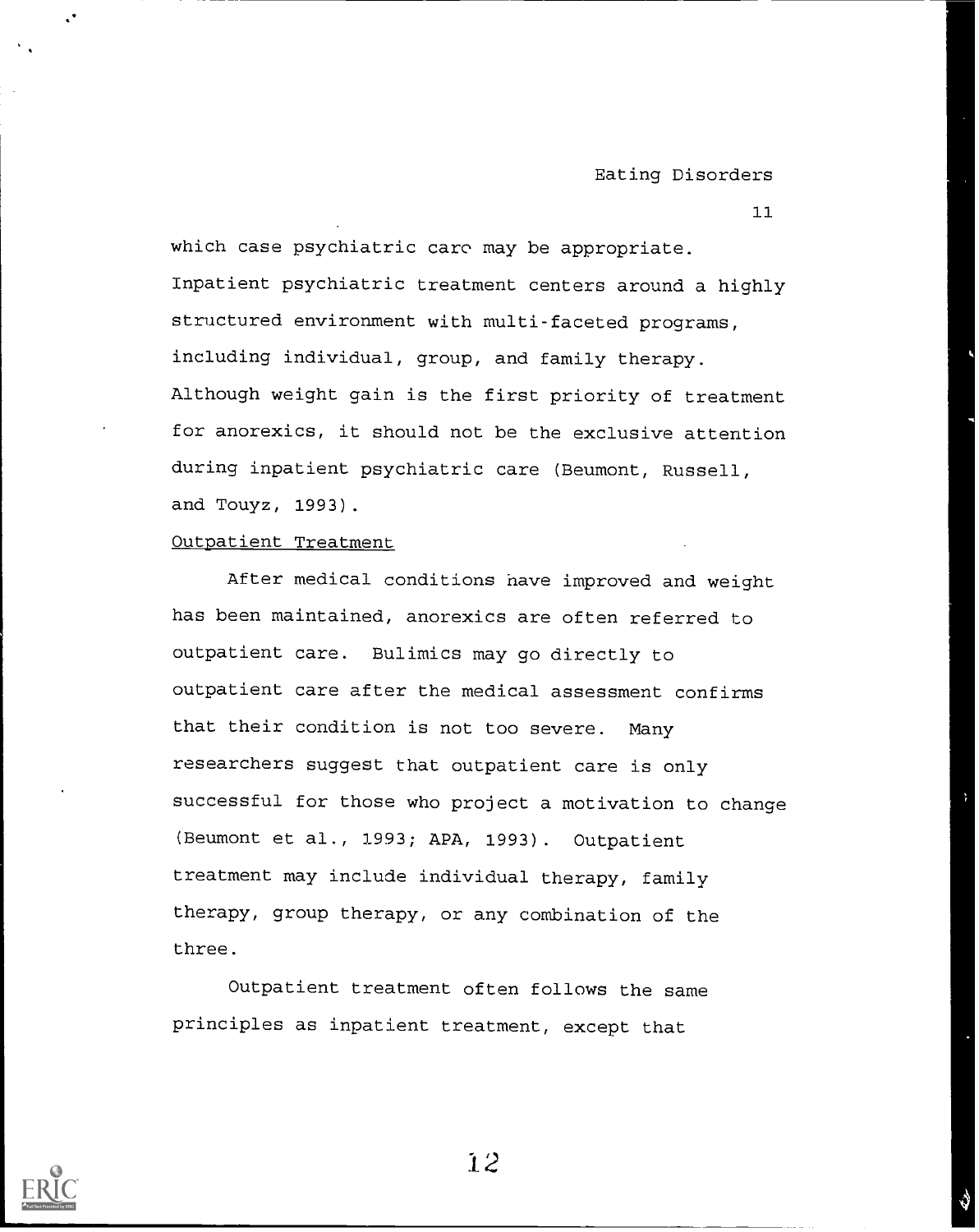outpatient care may be less structured, as the nutritional rehabilitation and psychotherapy overlap more (Kempley and Weber, 1993). In addition, therapists now put much effort into helping individuals structure free time so they can become less preoccupied with food.

## Pharmacological Treatment

Although several medications have been utilized in the treatment of anorexia and bulimia, most have not had impressive results. Most medications used have included tricyclic antidepressants for victims with depression that persists despite any weight loss. However, there is a great concern that malnourished victims are more prone to side effects than to the responsiveness of the antidepressants. This involves an increased risk in hypotension and arrhythmia, particularly for purging bulimics who are experiencing dehydration (Beumont et al., 1993). Ir addition, the use of antidepressants may result in even further negative outcomes, such as poor compliance or risk of abuse. Overall, medications for the treatment of anorexics and bulimics should be considered with great



1,3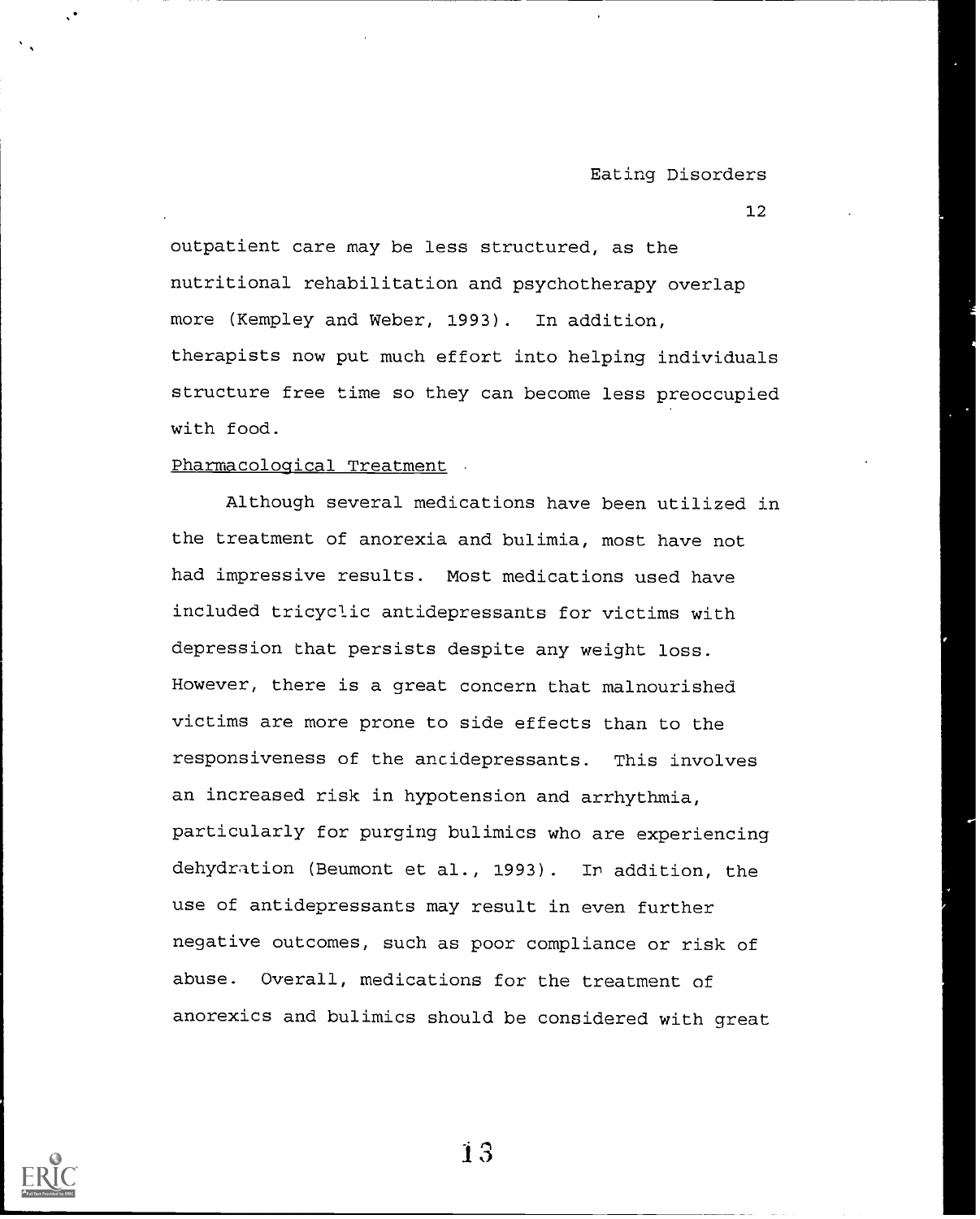caution. They should never be used alone as treatment, but rather in conjunction with psychotherapy. Although medications may suppress symptoms like depression, they do not modify any behaviors or thoughts regarding food and weight.

# Counseling Approaches

## Behavioral Therapy

Behavioral therapy has often been used in the initial treatment of restoring body weight for anorexics. Two types of approaches, systematic desensitization and reinforcement, have been utilized in treatment. Stunkard and Mahoney (1976) described desensitization as the focus on food itself, attempting to decrease or "desensitize" the irrational fear of food. This approach has not gained as much attention as the reinforcement approach to treatment. This angle emphasizes the restoration of body weight as opposed to eating behavior. Reinforcement consists of praise and rewards for eating more, as measured by caloric intake and weight gain (Agras, 1987). Pleasurable activities, such as walks outside or watching television, become contingent upon small increments of weight gain.

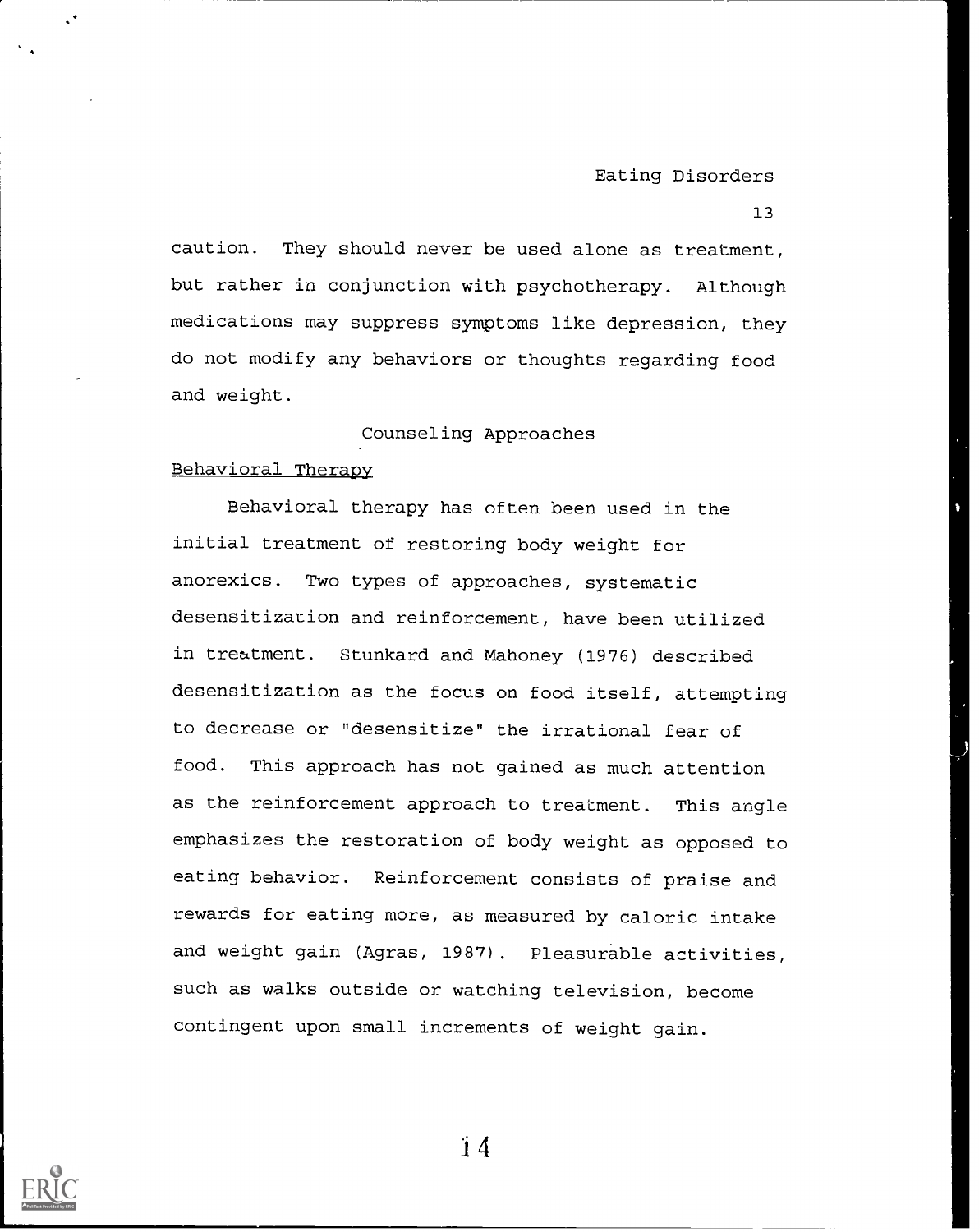14

'However, often in hospital settings, patients may realize that through positive reinforcement they do gain weight, so they continue to eat so they can be discharged. The hospital has become an aversive and restrictive environment, so patients behave a particular way in order to be released. In cases like this, it may be beneficial to write up behavioral contracts that states the patients will remain in the hospital for a specified amount of time, regardless of the amount of weight gained.

Behavioral therapy has also been used in treating bulimia. However, it does not necessarily focus on weight restoration, as it does for anorexia. Rather, behavioral therapy may utilize self-monitoring to increase awareness of eating patterns and teach alternative coping skills (Kempley and Weber, 1993). Reinforcements may be used to modify the amount and rate in which bulimics eat. For example, therapists who are counseling highly motivated bulimics can teach the clients to reward themselves when they provide a longer period of time, such as 20 minuces, to eat a substantial and healthy one-portion meal. A reward for



 $\overline{15}$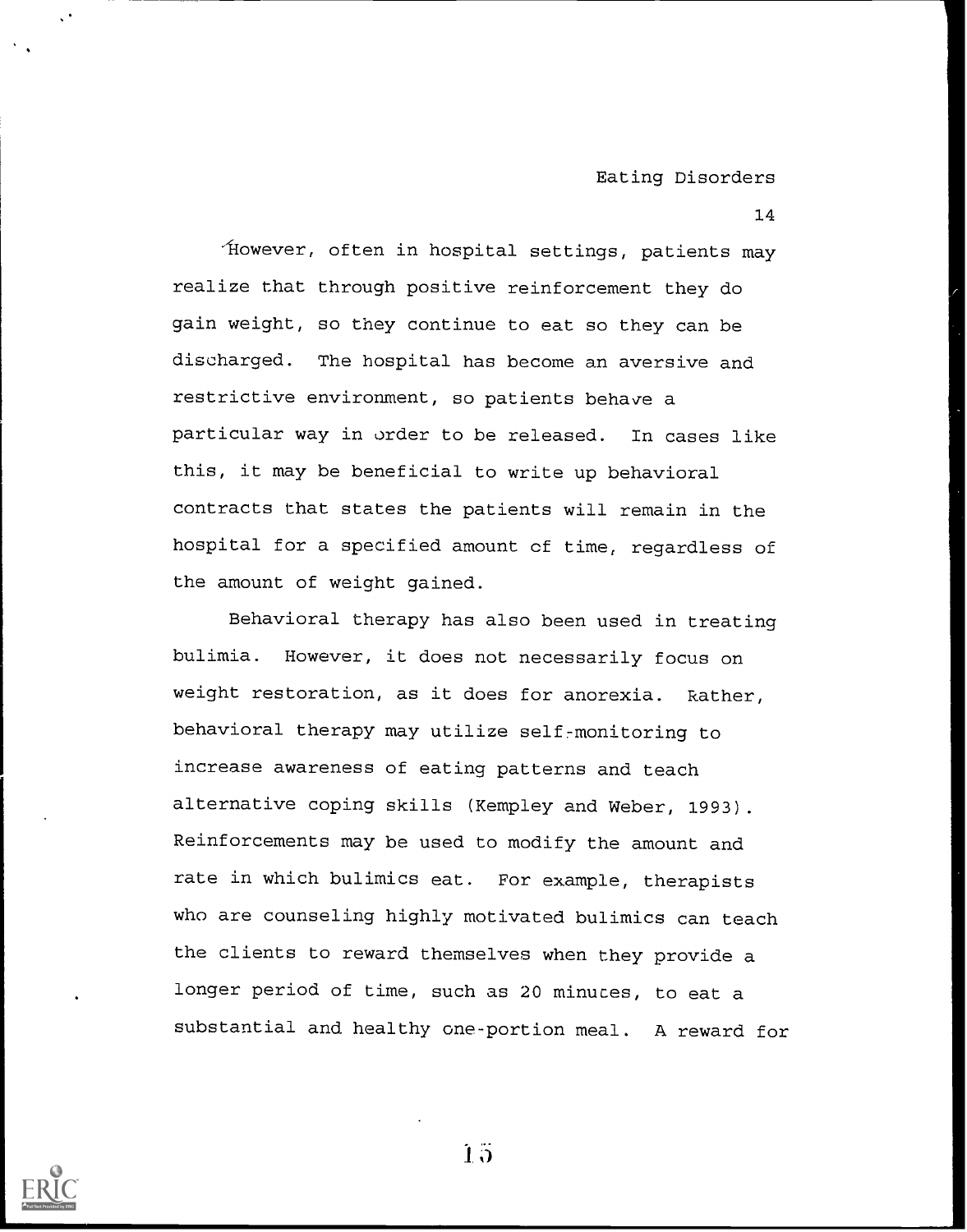$\mathbf{r}$ 

15

doing this may be spending Saturday afternoon at the mall. This helps bulimics learn that there are alternatives to their eating patterns and that they can acquire self-control when around food.

Overall, behavioral therapy has shown favorable outcomes when treating anorexia and bulimia. However, Pomerleau and Brady (1979) have recognized that the use of behavioral treatment alone has long been criticized. They state the use of behavioral principles exclusively have had limited application after discharge from inpatient settings. As behavioral modification does not deal with psychodynamic variables, it should not be the main focus of treatment in follow-up, outpatient therapy.

# Cognitive Therapy

Due to the disturbed ideological functioning of anorexics and bulimics, cognitive therapy has received much attention. There are irrational thought processes, especially among norexics, where victims claim to "feel fat" even when emaciated. Furthermore, bulimics have cognitive distortions that reflect their eating behaviors, attitudes, and self-image. These



 $\vec{1}$   $\vec{6}$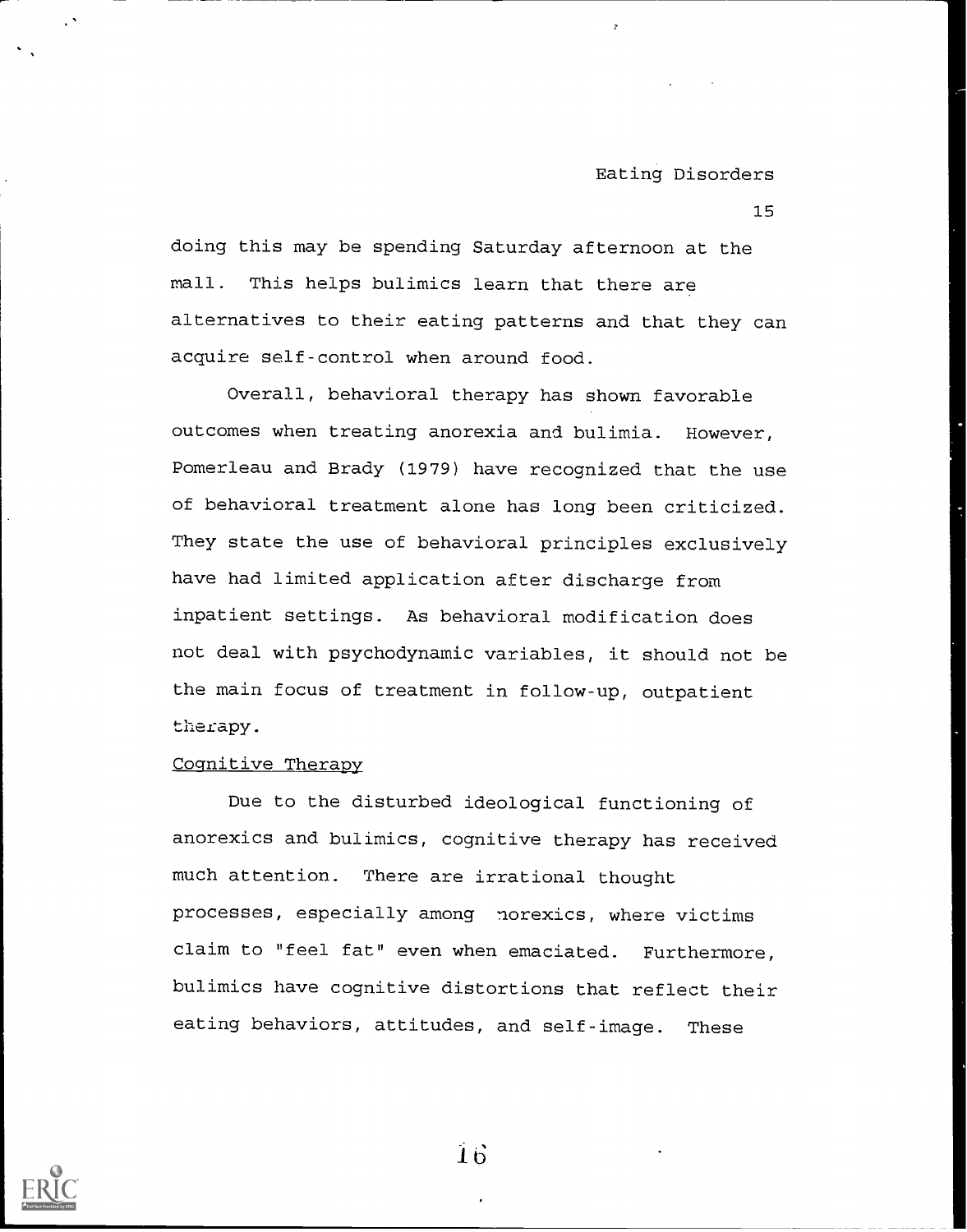16

disturbances in thoughts and perceptions have affected the emotional, social, and physical lifestyle of anorexics and bulimics. Cognitive therapy attempts to induce mature insights to maladaptive ideologies to promote more effective coping (APA, 1993).

Therapists may use highly directive approaches to change the irrational thoughts of food and self among anorexics. As many truly "believe" that they will become obese if they do not abstain from eating, therapists may challenge them and directly provide them with alternative ways of viewing the self. In other words, therapists must also help anorexics develop accurate body images by challenging their distortions. However, because control over behaviors and thoughts is of such vital importance, research has shown that this approach has often been considered coercive and intrusive by those with anorexia (APA, 1993). They are often very adamant about maintaining control, and "believe" that nothing is wrong with their restricting eating behaviors. It appears that this approach must be addressed in a delicate and gradual manner. Cognitive therapy appears to be a more popular method

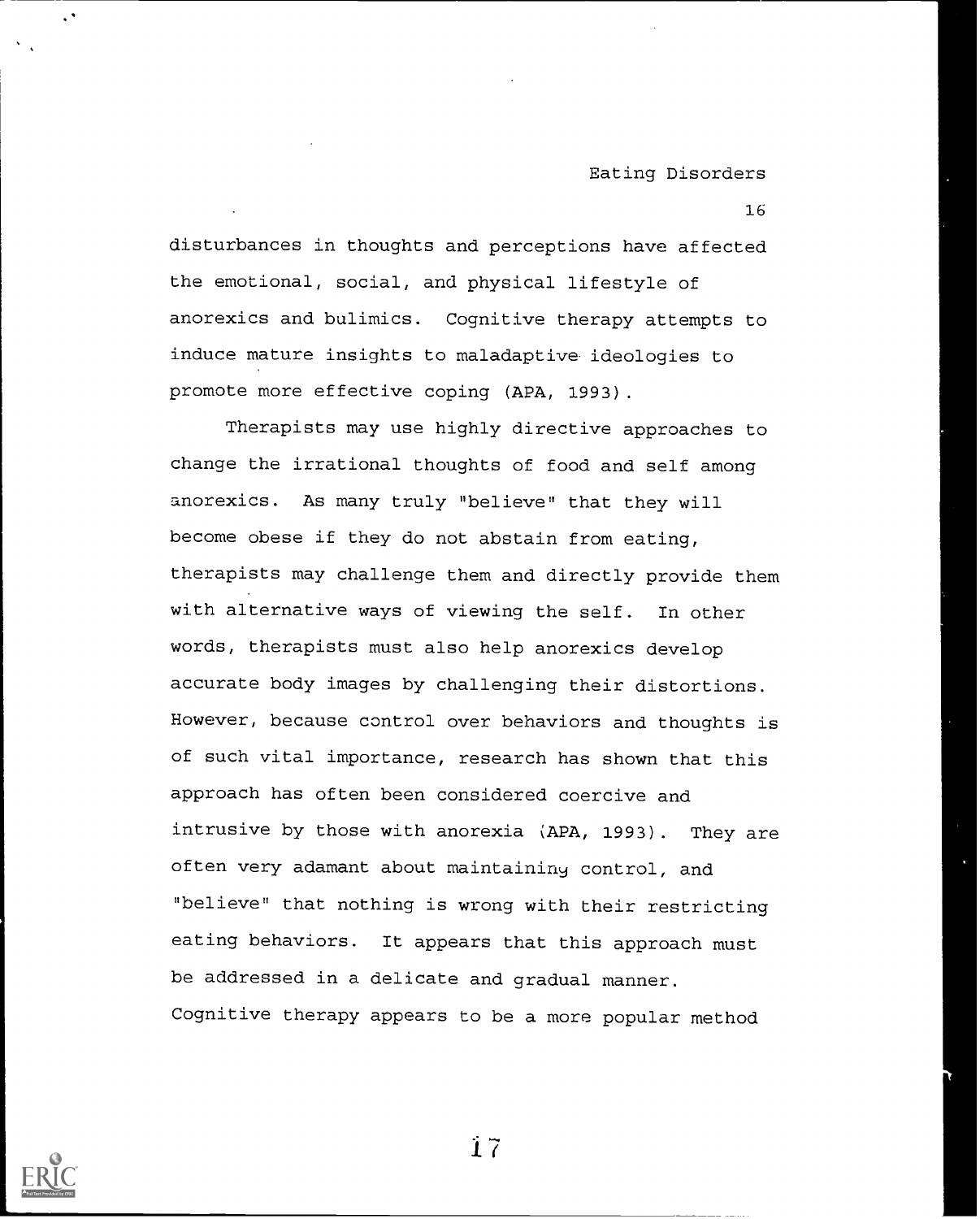17

for treating bulimia. While their ideologies must also be challenged in the same way as anorexics, their abnormal attitudes about body shape and weight become the target for therapy. It may often be assumed by bulimics that shape is a valid frame of reference for judging self-worth (Kempley and Weber, 1993). Therefore, therapists help them substitute shape with a more realistic interpretation of judging self-worth. As a result, they learn to recognize connections between their dysfunctional thoughts and behaviors. Cognitive-behavioral Therapy

Wilson and Fairburn (1993) discussed a mix of both cognitive and behavioral therapy for treating anorexia and bulimia. As mentioned previously, the cognitive aspect is utilized to decrease distortions of body image (Kempley and Weber, 1993), and the behavioral aspect is utilized to modify dysfunctional dietary restraints (Wilson and Fairburn, 1993). Thus, Cognitive-behavioral Therapy (CBT) is designed to interrupt the pattern of restrictive dieting and binge eating while challenging the distorted beliefs that accompany these disorders. Here, counseling techniques



 $\vec{1}$   $\vec{o}$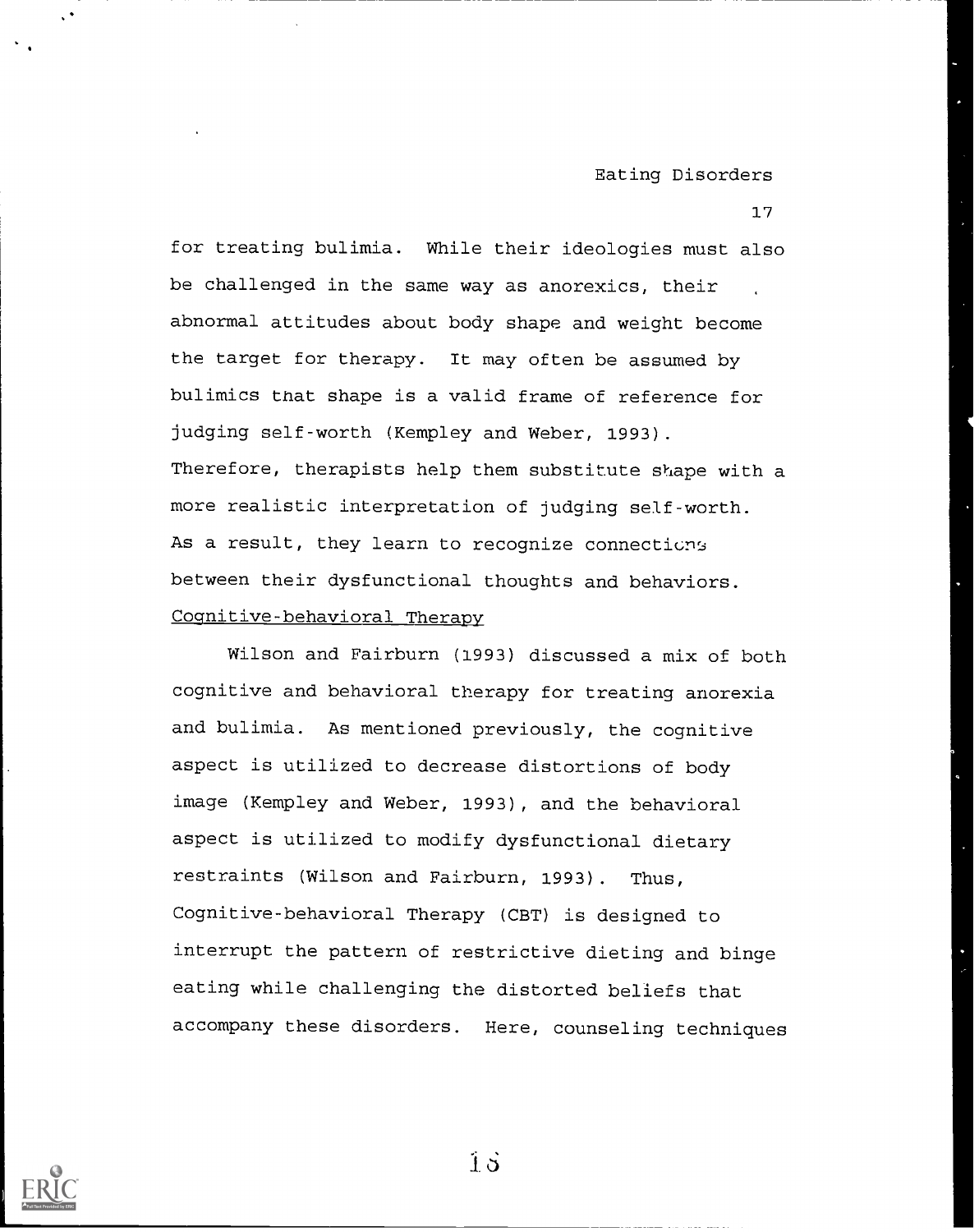include skills training, education, and anxiety reduction through restructuring irrational cognitions. (Pomerleau and Brady, 1979).

Wilson and Fairburn (1993) divided this type of individual therapy into three components. First, education about anorexia is explained and an orientation to the goals of treatment is provided. Within this component the eating disorder victims are offered encouragement and advice for self-regulatory stra egies to resist self-starvation and purging. The ultimate goal during this phase is to return the victims to three healthy meals per day.

The second phase has an increasingly cognitive focus. Here, anorexics and bulimics are taught to identify their dysfunctional thoughts and attitudes regarding weight and eating. Under the guidance of therapists, they are also taught methods to resist vomiting and cope with overcontrolled dieting or spontaneous impulses.

The final phase simply focuses on the use of relapse prevention strategies. This portion of CBT is usually done on an outpatient basis, where there is a

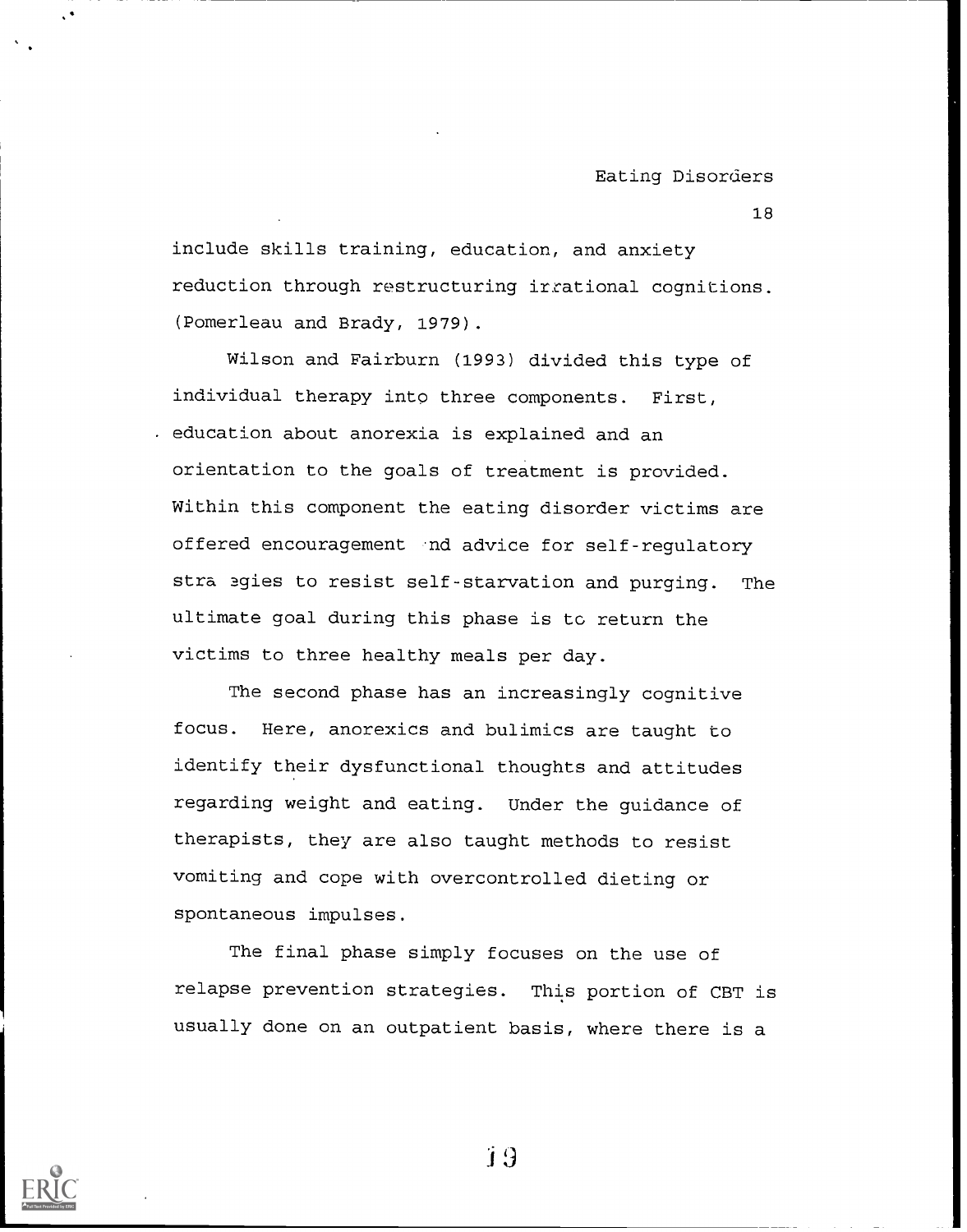continuation of self-regulatory eating behaviors and a focus on coping with high-risk situations.

A study by Telch, Agras, Rossiter, Wilfley, and Kenardy (1990) was designed to cest the short-term effects of CBT for bulimics. By treating binge eating patterns directly, the results showed that, at the 20 week assessment, binge eating episodes significantly reduced with CBT. However, at the 10-week assessment, a significant amount of relapses occurred. This suggests that extending treatment with additional training is essential to enhance the maintenance of controlling binges.

#### Family Therapy

An approach to counseling that is often combined with individual therapy is family therapy. Very often anorexics and bulimics are affected by the family and the family is affected by the eating disorder behaviors. Although not all families of eating disorder victims are dysfunctional, there is indeed a crisis, and the family could benefit from intervention (Kempley and Weber, 1993). Family therapy appears especially helpful for individuals younger than



 $\sim 0$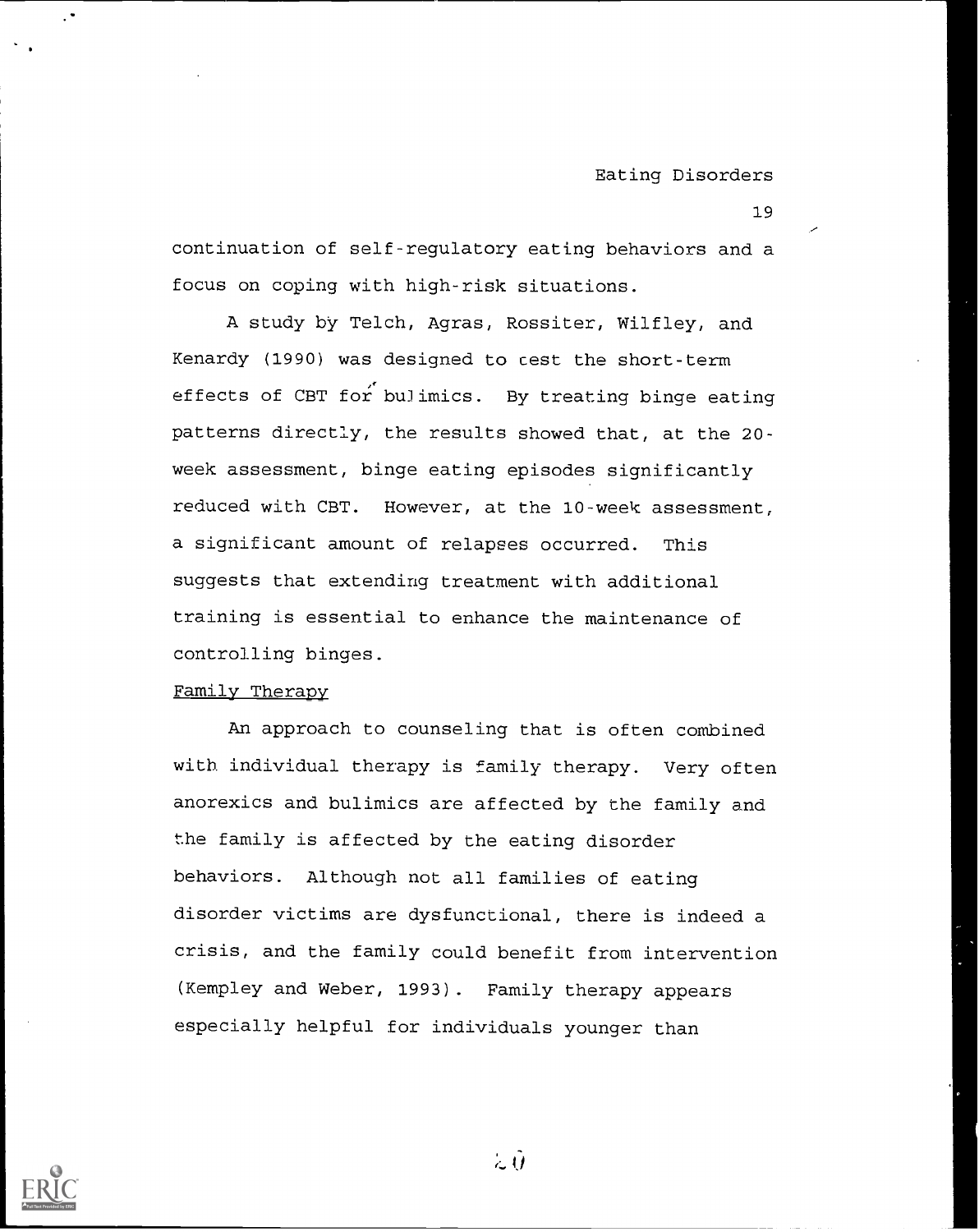18 years old. This may be due to the fact that people under this age are often still living at home and need to conform to parental rules.

Family Systems Theory (Jones and Nagel, 1992) suggests that families of eating disorder victims are often enmeshed, overprotected, lacking individual autonomy, and lacking conflict resolution. Parents' failure to accept the fact that children are separate individuals can take extreme forms. Nichols (1984) stated that these parents cannot tolerate deviation or separation from their rules and thus, respond to independent ventures with extreme overcontrol.

Initially, parents are often reluctant to participate in the therapeutic process because they seem very confident with their rules and communication system. A key to beginning family therapy is for therapists not to confront the family directly with interpretations, but instead to use a positive connotation when redefining terms of the familial relationships (Gilbert, 1986). For example, redefining the relationship between a father and a daughter as one of love and concern may be more beneficial than stating

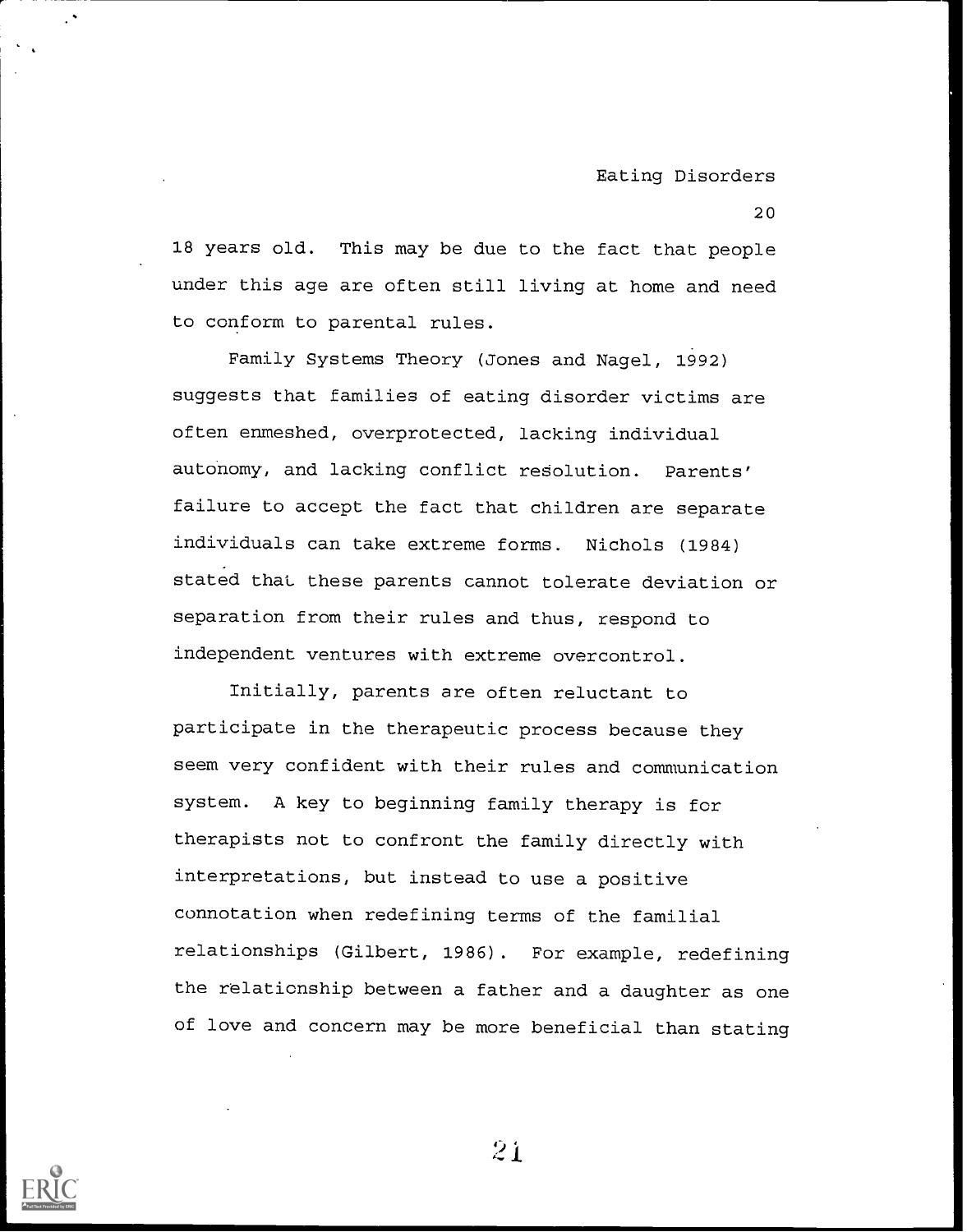21

that it is rigid and overprotective. This will help family members to build trust and rapport with therapists.

Therapists also need to assess the patterns within the family that are sustaining the maladaptive eating behaviors. Kempley and Weber (1993) stated that bulimic families very often attach a special meaning to food and eating. In addition, mothers of both anorexics and bulimics never let their children feel hungry. They may boast of always anticipating their children's needs before the children have experienced discomfort. These types of abnormal behaviors can easily create the type of family environment where eating disorders develop.

After trust between families and therapists has developed and patterns have been assessed, it is important that therapists set goals for family sessions. One important goal is to help each member become more autonomous. Setting and strengthening boundaries between members can facilitate individuation. Families must be encouraged to reinforce independent actions of the members. For

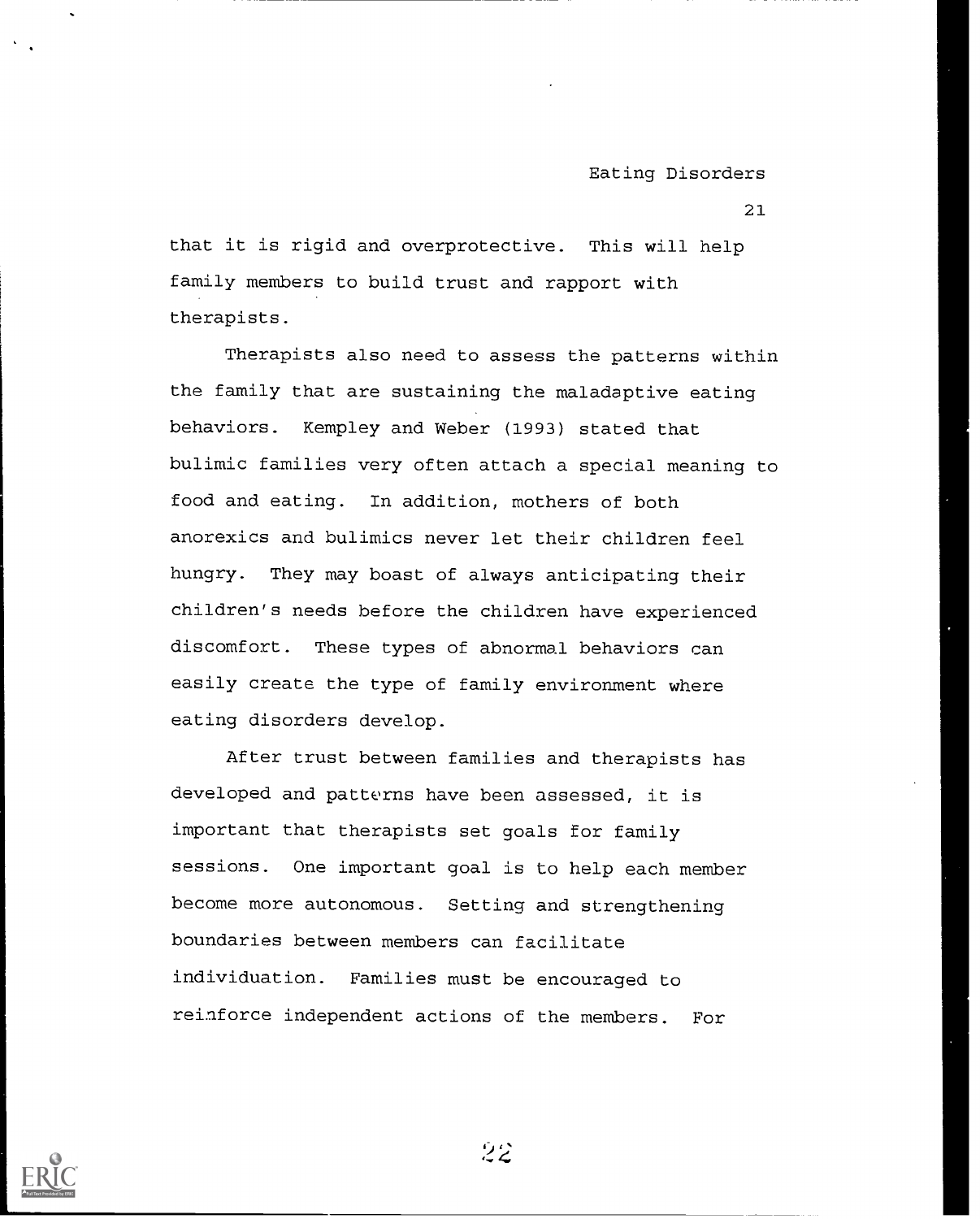example, parents can be taught to reinforce their anorexic daughters for building connections with their peer groups. This is where behavioral therapy may coincide with family therapy on an outpatient basis.

Another goal during family therapy is teaching the negotiation of rules. Learning to be less rigid and overprotective with rules will allow family members to reflect on responsibility rather than blame (Crisp, 1980). In other words, through negotiation, family members, especially younger ones, can learn to take responsibility for their actions and thus, no one else is at fault. This will greatly help anorexics and bulimics to be more assertive in the decision making processes of family rules.

A final goal that needs to be addressed is conflict resolution. Families of anorexics and bulimics often lack the communication skills needed in order to discuss an issue rationally. In addition, effective communication enhances the ability to be understanding and to give support (Nichols, 1984). Offering support reduces conflict, but not in a manner that is an overwhelming burden. During family

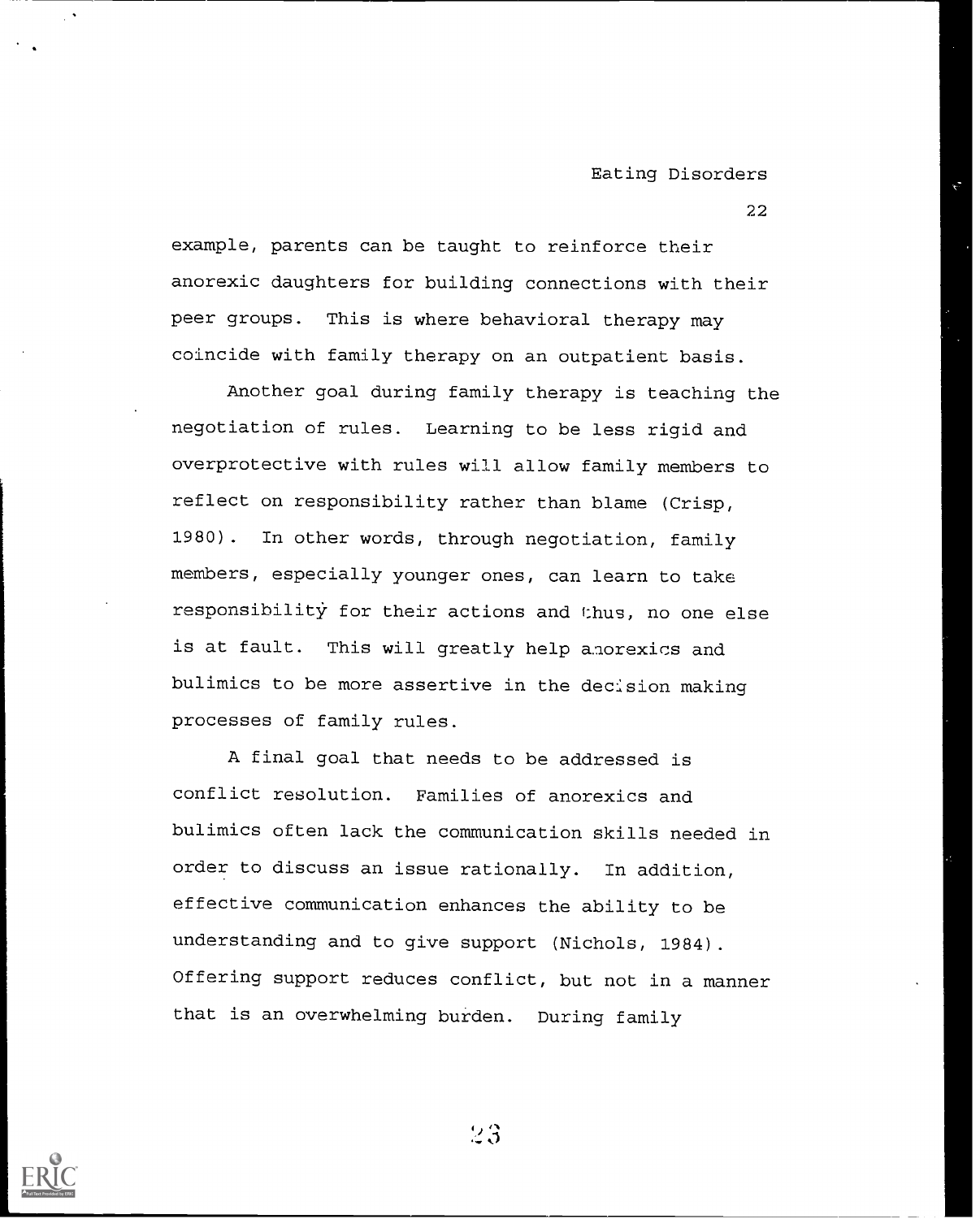23

sessions, therapists can do role playing exercises with each eating disorder victims and other members of the family. For example, through role playing a mother can practice saying to her daughter "I support you no matter which college you decide to attend." Statements like this not only reduce any conflict between the mother and daughter, but it also allows the daughter the space needed to make important decisions on her own.

#### Group Therapy

Group therapy has also received but attention as being effective treatment for anorexia and bulimia. Group therapy sessions, both short- and long-term, are usually centered around formal structured activity. During the first phase of treatment, concentration focuses on normalization of eating behaviors and developing awareness of irrational thoughts and attitudes (Kempley and Weber, 1993). This is much like the cognitive-behavioral approach mentioned earlier. As group sessions progress, activities may include practicing relaxation and self-hypnotic techniques as a way to promote self-awareness and behavior

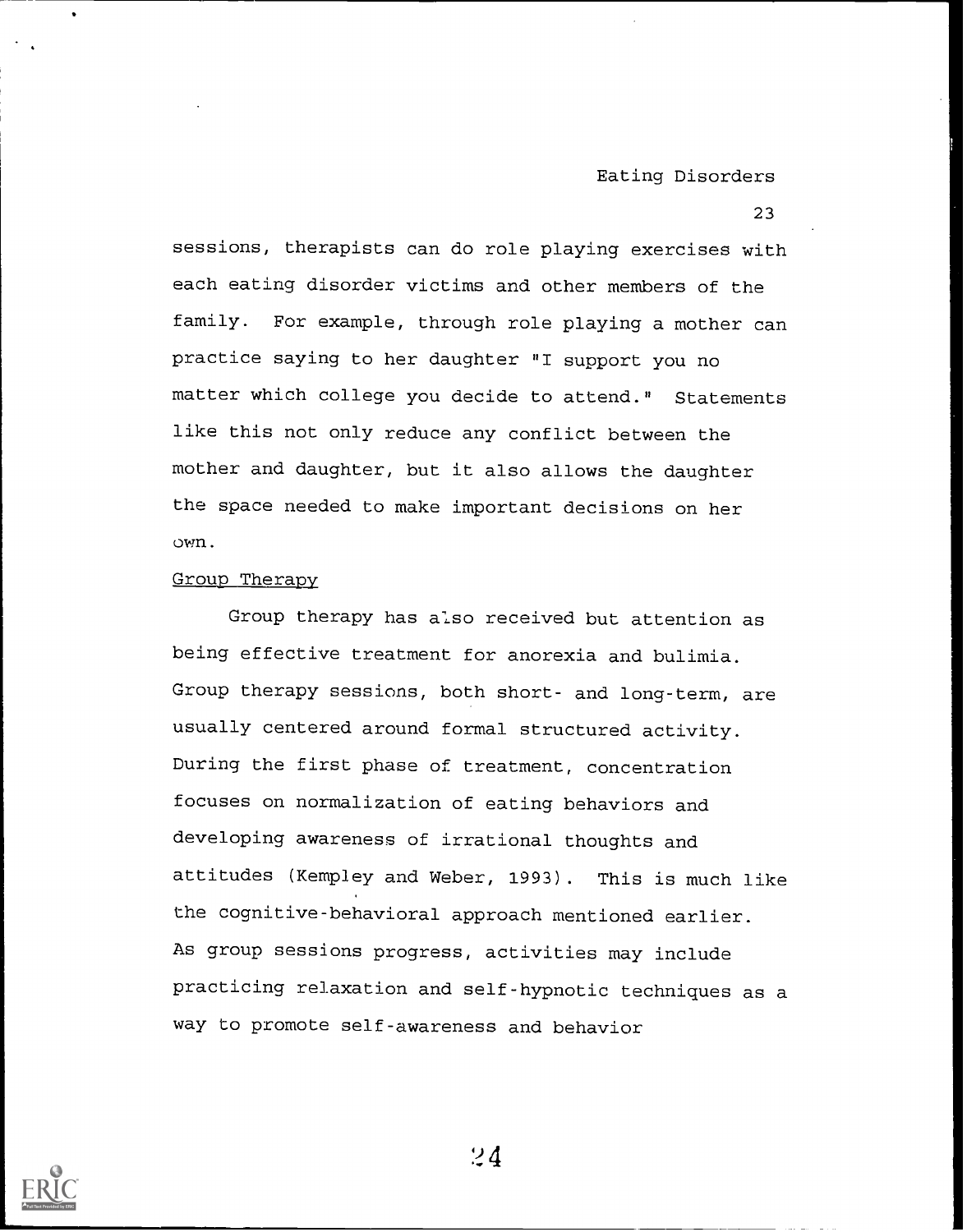24

modification. In addition, social skills may be role played, in areas such as forming relationships and increasing assertiveness. As peer relationships begin to form within the group, discussion may  $r \in \mathfrak{f}$  ocus on feminist issues, such as fears concerning sexuality (Lenihan and Sanders, 1984).

Many researchers have suggested that group therapy is especially beneficial for older eating disorder victims (over 18 years old) who are no longer living with their parents. (Lenihan and Kirk, 1990; Crisp, 1980). This approach has been very common at college campuses. Lenihan and Kirk (1990) developed a program at a midwestern university using student paraprofessionals as group therapists for fellow students who were struggling with eating disorders. Beumont et al. (1993) would disagree with this approach because they claim that group therapy should only be conducted by highly skilled professionals. However, despite the criticism, Lenihan and Kirk's PACT (Paraprofessionals as Companion-Therapists) program has offered both efficient and effective interventions. In preparation for this program, each of the student

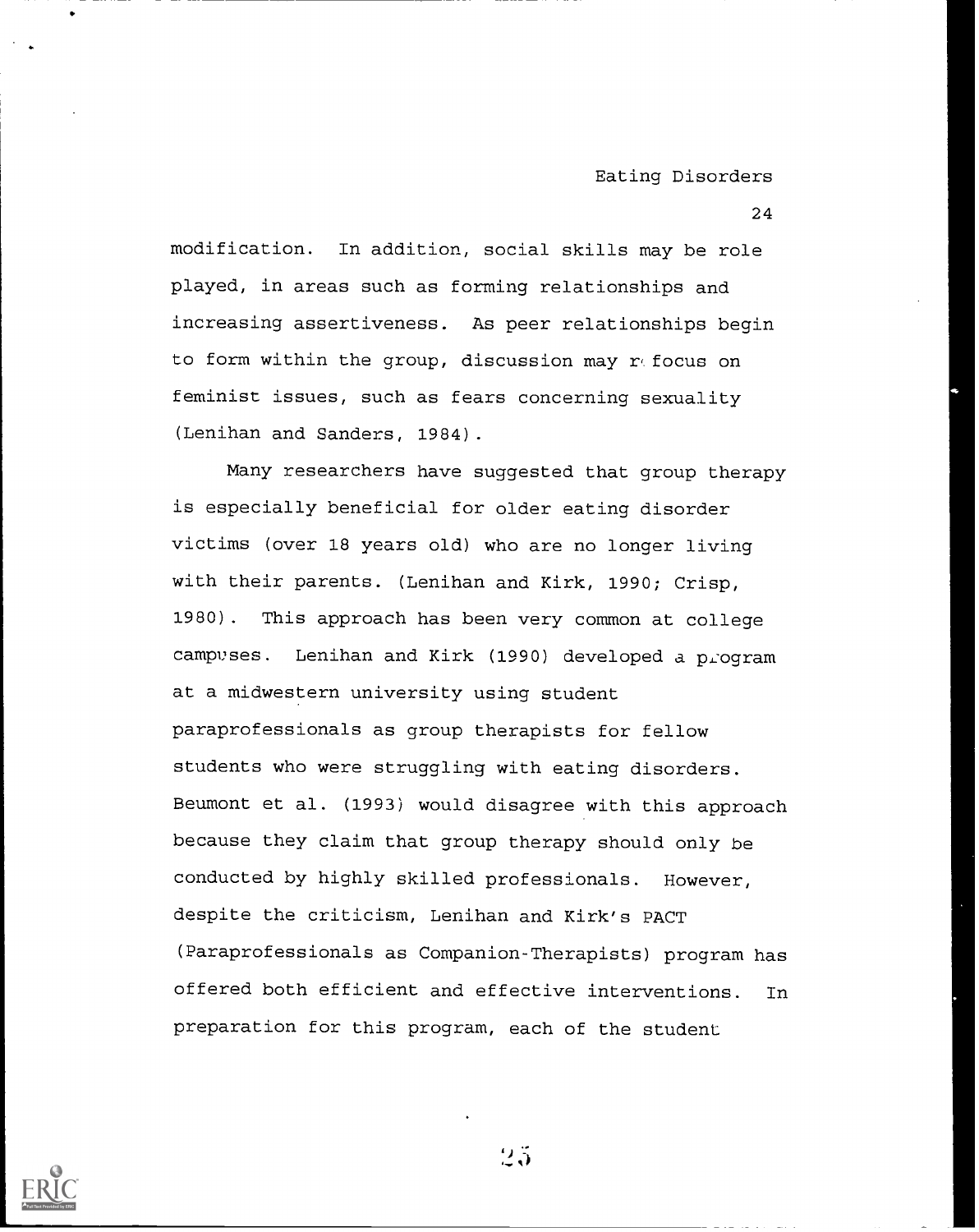25

interns went through thorough screening before being selected as paraprofessional therapists After the selection process, those chosen underwent 25 hours of intensive training, which included crisis intervention and ethics.

Although the program evaluations reported highly significant decreases in binging, purging and skipping meals, there are some limitations in this program that need to be addressed. First of all, the eating disorder students involved in PACT only went through therapy for one full semester. Secondly, Lenihan and Kirk failed to mention if these students were referred for additional treatment after the semester was over. Fifteen weeks does not appear to be adequate to treat highly complex disorders such as anorexia and bulimia.

## Conclusion

Much research has been generated in an attempt to determine appropriate treatment and prevention for anorexia nervosa and bulimia nervosa. Education programs are increasing in secondary schools to teach youth about the topic of eating disorders, along with the risks and complications associated with the

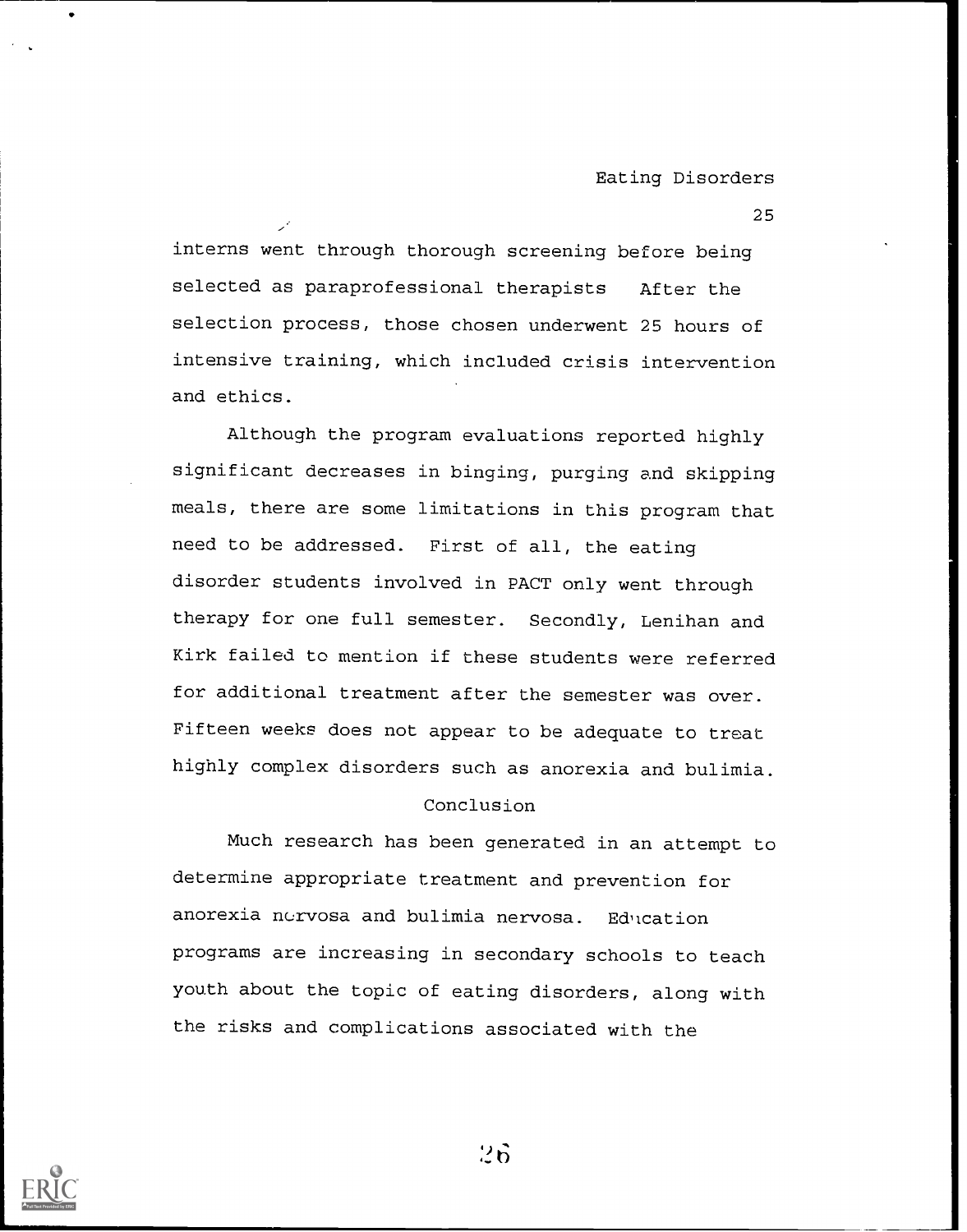disorders (Nagel and Jones, 1993). In addition, many of these programs are educating teachers to become more aware of the behavioral and psychological characteristics that manifest from restrictive eating and purging. These types of preventative programs may be an initial step to fighting this epidemic that is so rampant in our society.

There are many factors to take into account when considering which type of treatment and counseling approaches are appropriate for eating disorder victims. Age, gender, severity of illness, and motivatior to change are all important when selecting treatment. A substantial time commitment for therapy is also essential in order to prevent relapse. This can become a great concern if the psychodynamic variables are not addressed during time in therapy.

Therapists' characteristics may also have an enormous impact on the treatment. Lenihan and Sanders (1984) discussed advantages to using male and female co-therapists, especially in group therapy, for helping eating disorder victims. They suggest that the notion that "thin is beautiful" is often best understood by

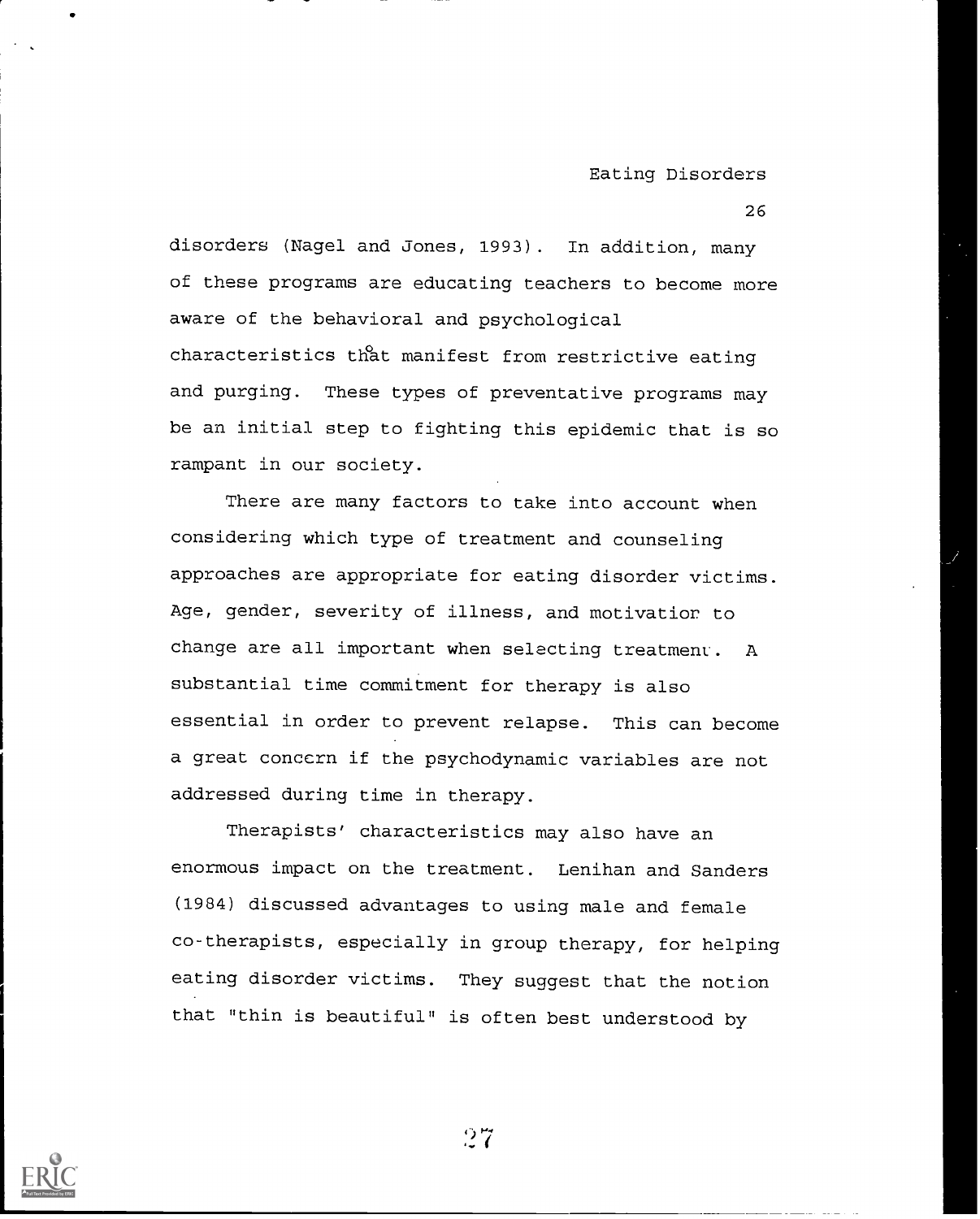women therapists. On the other hand, for the female victims who are struggling with interpersonal relationships concerning males, especially fathers, male therapists offer opportunity to model a nurturing and affectionate aspect of male gender. Overall, therapists must project themselves as being comforting, nonjudgmental, and flexible. In addition, they must set firm limits and challenge anorexics and bulimics in order to bring about change in irrational thoughts and maladaptive behaviors. Early intervention and appropriate selection of treatment and therapists are necessary in order to prevent these disorders from resulting in tragic consequences, such as death.

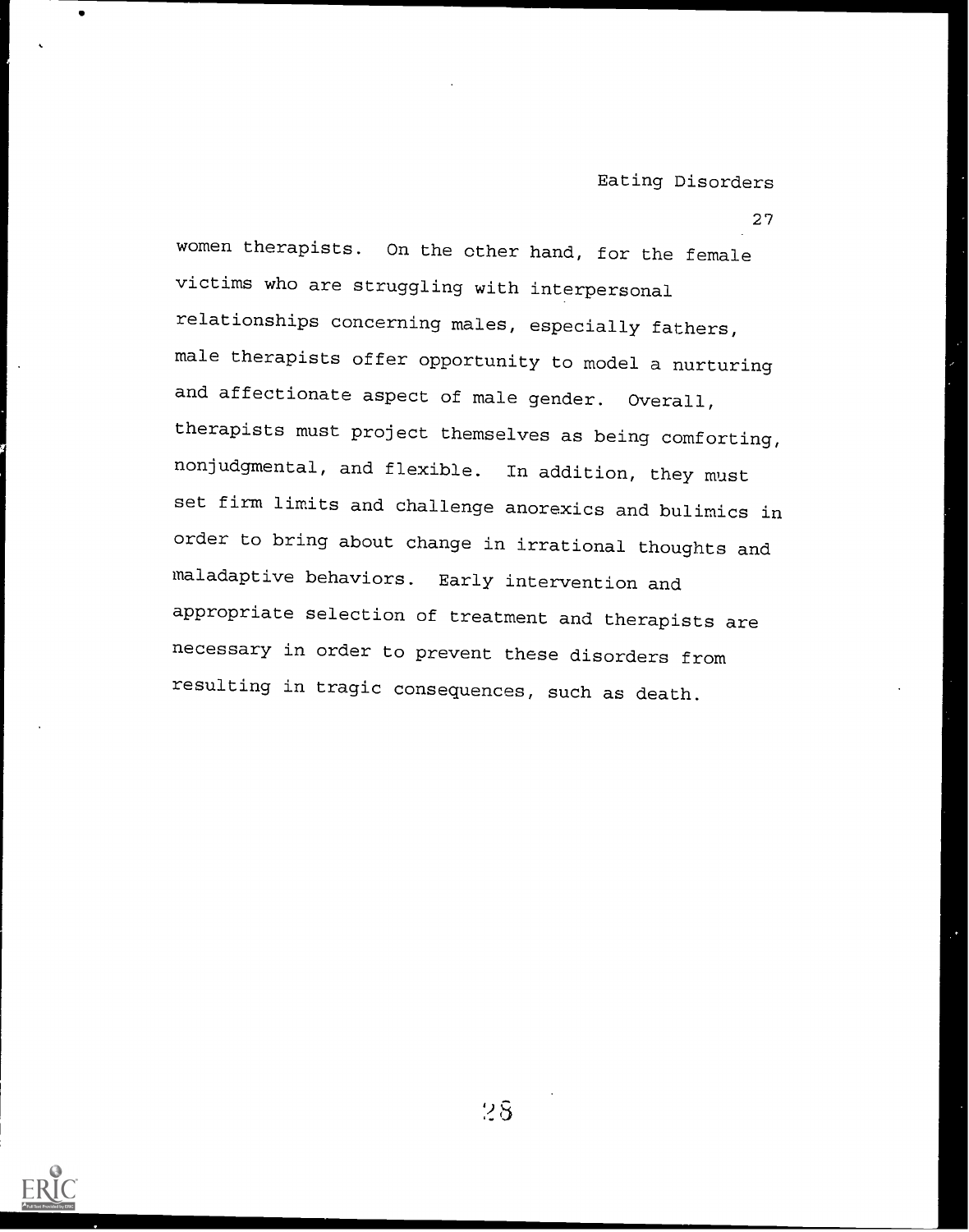#### References

American Psychiatric Association. (1987). Diagnostic and statistical manual of mental disorders (3rd ed., revised). Washington, DC: Author.

- American Psychiatric Association. (1993). Practice guideline for eating disorders. American Journal of Psychiatry, 150, 212-225.
- Agras, S.W. (1987). Eating disorders: Management of obesity, bulimia, and anorexia nervosa. New York: Pergamon Press.
- Beumont, P.J., Russell, J.D., & Touyz, S.W. (1993). Treatment of anorexia nervosa. The Lancet, 341, 1635-1641.
- Crisp, A.H. (1980). Anorexia nervosa: Let me be. London: Academic Press.
- Emerson, E.N., & Stein, D.M. (1993). Anorexia nervosa: Empirical basis for the restricting and bulimic subtypes. Journal of Nutrition Education, 25, 329-335.
- Gilbert, S. (1986). Pathology of eating. New York: Routledge and Kegan Paul.

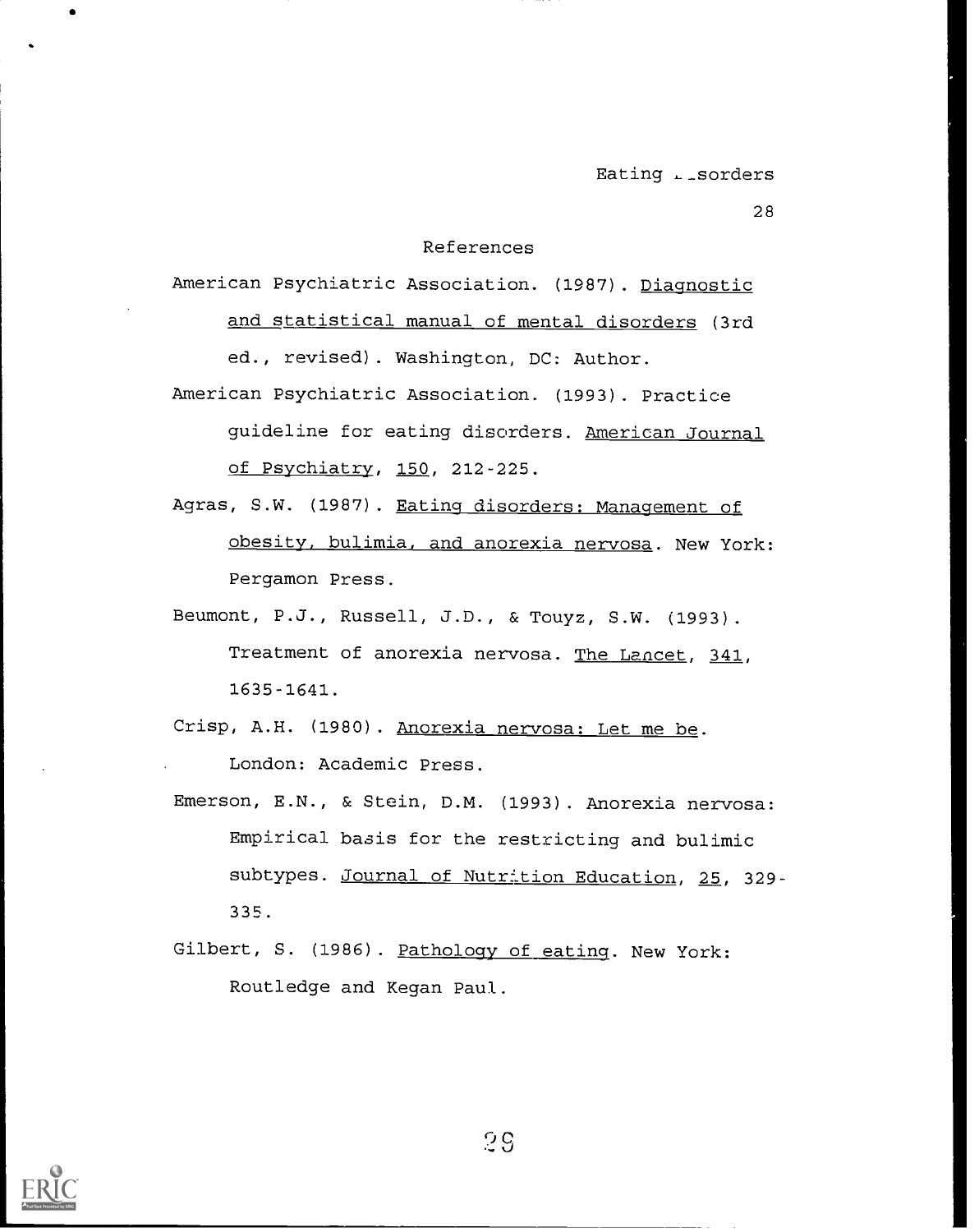- Horne, R.L., Van Vactor, J.C., & Emerson, S. (1991). Disturbed body image in patients with eating disorders. American Journal of Psychiatry, 148, 211-215.
- Jones, K.H., & Nagel, K.L. (1992). Eating disorders: A theoretical review. Journal of Home Economics, 84, 52-55.
- Kempley, F.A., & Weber, W.L. (1993). All-consuming obsessions: Anorexia nervosa and bulimia nervosa. In D. Capuzzi & D. Gross (Eds.). Youth at risk (pp. 165-193). Alexandria, VA: American Counseling Association.
- Kerr, J.K., Skok, R.L., & McLaughlin, T.F. (1991). Characteristics common to females who exhibit anorexic or bulimic behavior: A review of current literature. Journal of Clinical Psychology, 47,
	- 846-853.
- Lenihan, G., & Kirk, W.G. (1990). Using student paraprofessionals in the treatment of eating disorders. Journal of Counseling and Development, 68, 332-335.

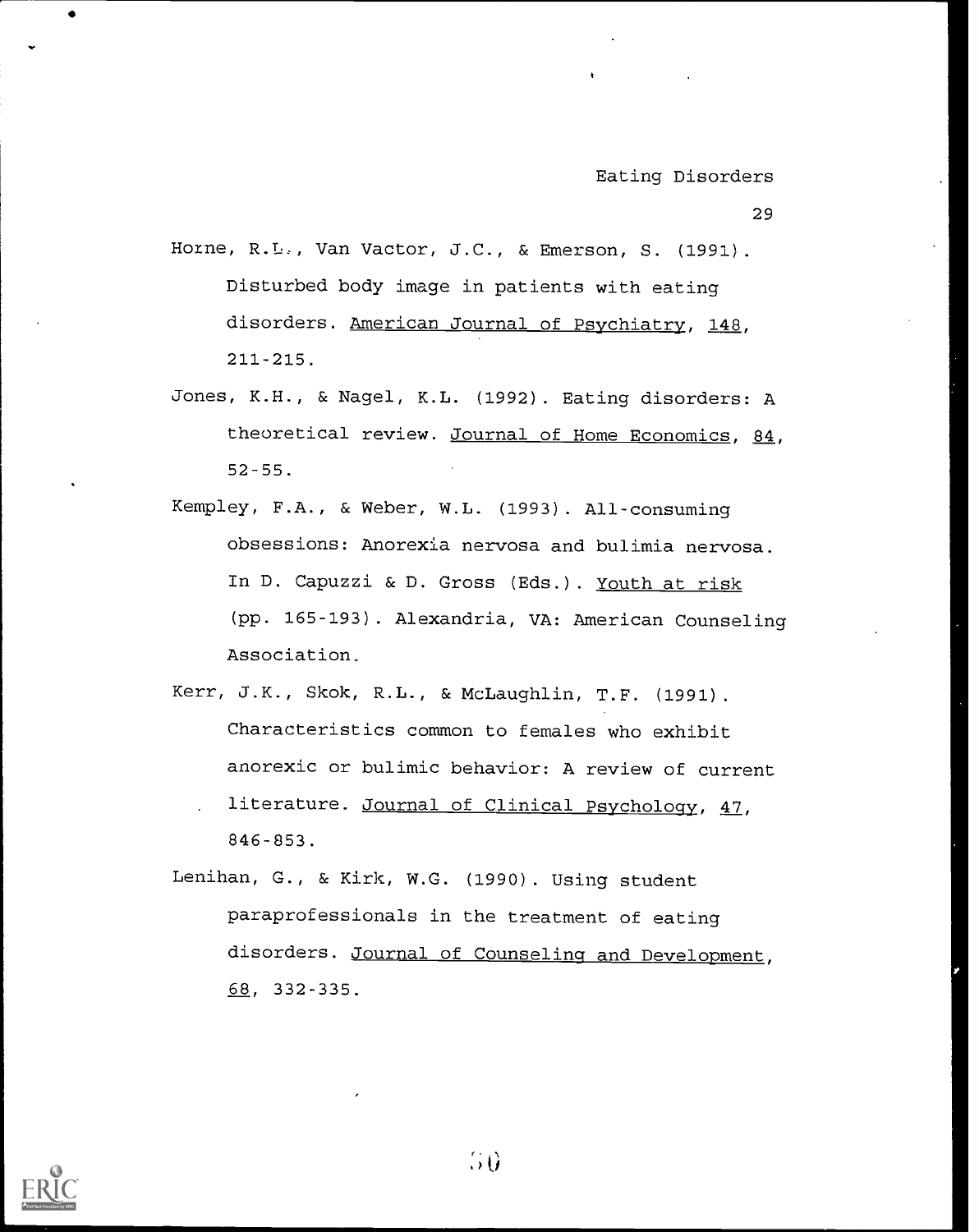- Lenihan, G.O., & Sanders, C.D. (1984). Guidelines for group therapy with eating disorder victims. Journal of Counseling and Development, 63, 252- 254.
- Nagel, K.L., & Jones, K.H. (1993). Eating disorders: Prevention through education. Journal of Home Economics, 85, 53-56.
- Nichols, M.P. (1984). Family therapy: Concepts and methods. New York: Gardner Press.
- Pomerleau, 0.F., & Brady, J.P. (Eds.). (1979). Behavioral medicine: Theory and practice.

Baltimore: The Williams and Wilkens Company. Stunkard, A.J., & Mahoney, M.J. (1976). Behavioral treatment of eating disorders. In H. Leitenberg (Ed.). Handbook of behavior modification and behavior therapy (pp. 45-73). Englewood Cliffs, NJ: Prentice-Hall.

Telch, C.F. gras, S.W., Rossiter, E.M., Wilfley, D., & Kenardy, J. (1990). Group cognitive-behavioral treatment for the nonpurging bulimic: An initial evaluation. Journal of Consulting and Clinical Psychology, 58, 629-635.